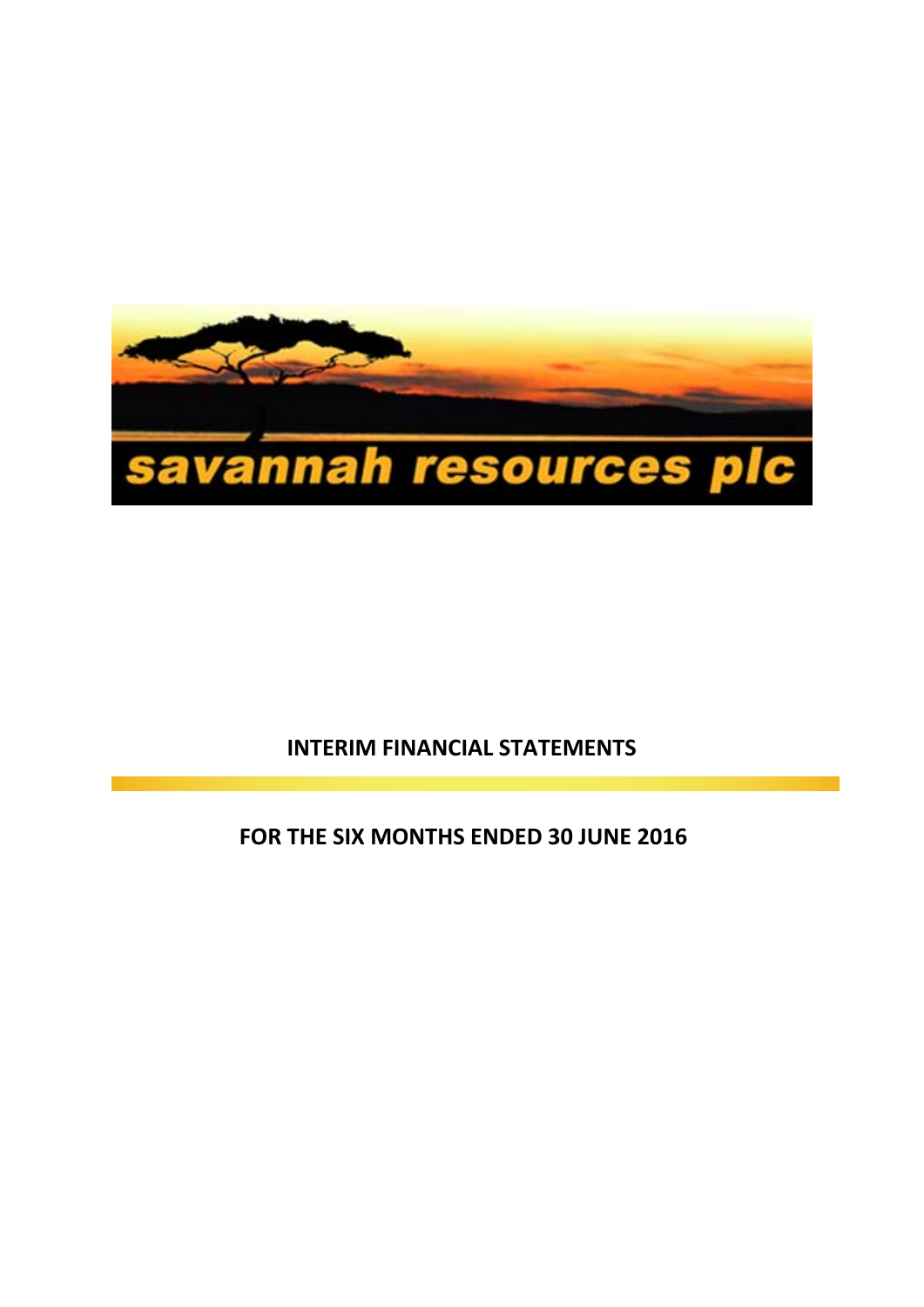# **CONTENTS**

|                                                        | Page      |
|--------------------------------------------------------|-----------|
| Company Information                                    | 1         |
| Chairman's Statement                                   | $2 - 7$   |
| Consolidated Statement of Comprehensive Income         | 8         |
| <b>Consolidated Statement of Financial Position</b>    | 9         |
| Consolidated Statement of Changes in Equity            | $10 - 11$ |
| <b>Consolidated Cash Flow Statement</b>                | 12        |
| Notes to the Consolidated Interim Financial Statements | $13 - 18$ |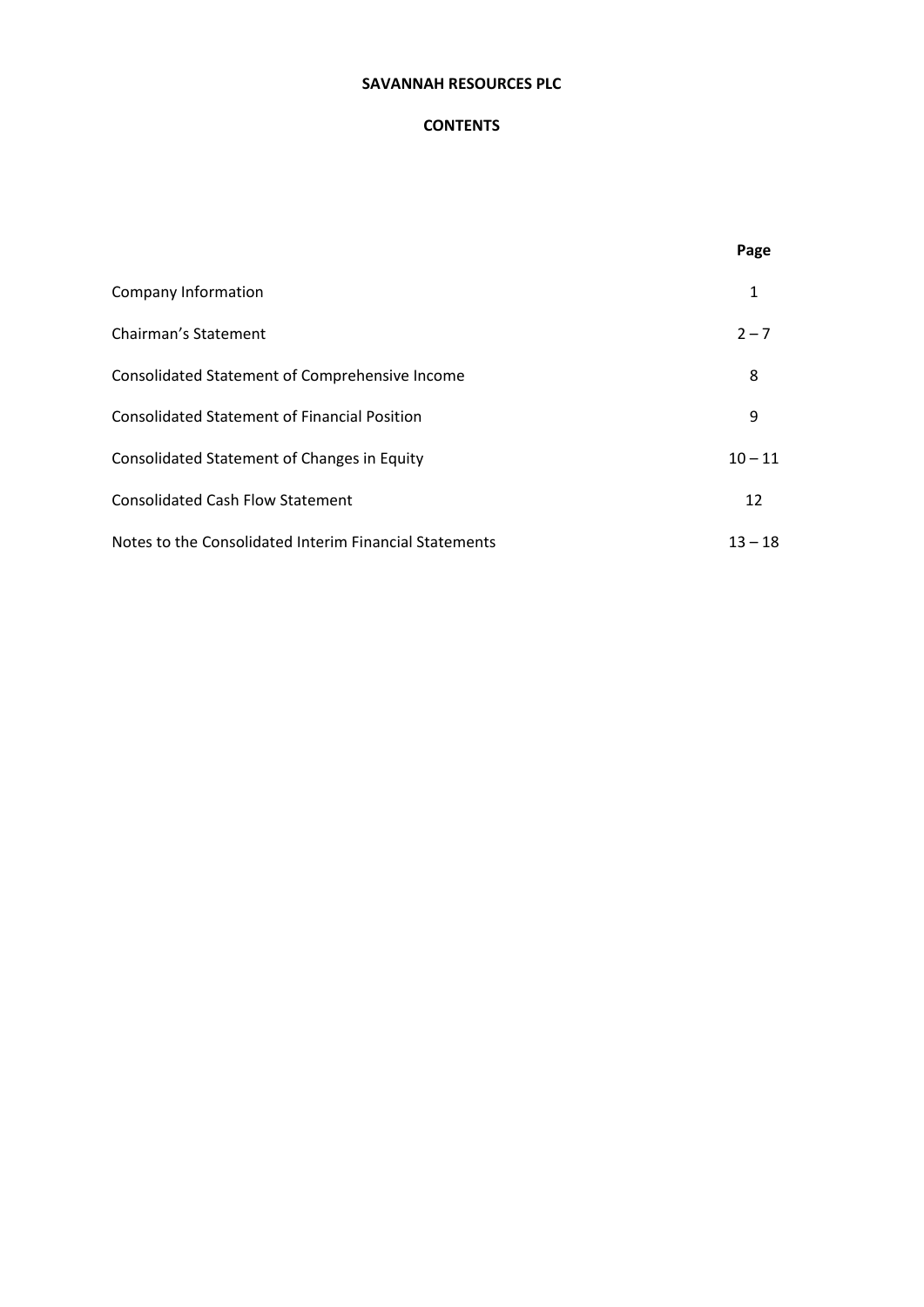### **COMPANY INFORMATION**

| <b>Directors:</b>         | Matthew James Wyatt King<br>David Stuart Archer<br>Dale John Ferguson<br>Maqbool Ali Sultan<br>Imad Kamal Abdul Redha Sultan<br>Manohar Pundalik Shenoy<br>Murtadha Ahmed Sultan | Chairman<br><b>Executive Director</b><br><b>Executive Director</b><br>Non-Executive Director<br>Non-Executive Director<br><b>Alternate Director</b><br>Alternate Director |
|---------------------------|----------------------------------------------------------------------------------------------------------------------------------------------------------------------------------|---------------------------------------------------------------------------------------------------------------------------------------------------------------------------|
| Secretary:                | S F Ronaldson<br>55 Gower Street<br>London, WC1E 6HQ                                                                                                                             |                                                                                                                                                                           |
| <b>Registered office:</b> | <b>Third Floor</b><br>55 Gower Street<br>London, WC1E 6HQ                                                                                                                        |                                                                                                                                                                           |
| <b>Registered number:</b> | 07307107 (England and Wales)                                                                                                                                                     |                                                                                                                                                                           |
| <b>Auditors:</b>          | <b>BDO LLP</b><br>55 Baker Street<br>London, W1U 7EU                                                                                                                             |                                                                                                                                                                           |
| <b>Bankers:</b>           | NatWest Bank Plc<br>St James' & Piccadilly Branch<br>PO Box 2DG<br>208 Piccadilly<br>London, W1A 2DG                                                                             |                                                                                                                                                                           |
| <b>Nominated advisers</b> | Northland Capital Partners Ltd<br>131 Finsbury Pavement<br>London, EC2A 1NT                                                                                                      |                                                                                                                                                                           |
| <b>Broker</b>             | <b>Beaufort Securities Ltd</b><br>60 Gresham Street<br>London, EC2V 7BB131                                                                                                       |                                                                                                                                                                           |
| <b>Solicitors:</b>        | Ronaldsons LLP<br>55 Gower Street<br>London, WC2E 6HQ                                                                                                                            |                                                                                                                                                                           |
| <b>Registrars:</b>        | <b>Share Registrars</b><br>The Courtyard, 17 West Street<br>Farnham<br>Surrey, GU9 7DR                                                                                           |                                                                                                                                                                           |
| <b>Website:</b>           | www.savannahresources.com                                                                                                                                                        |                                                                                                                                                                           |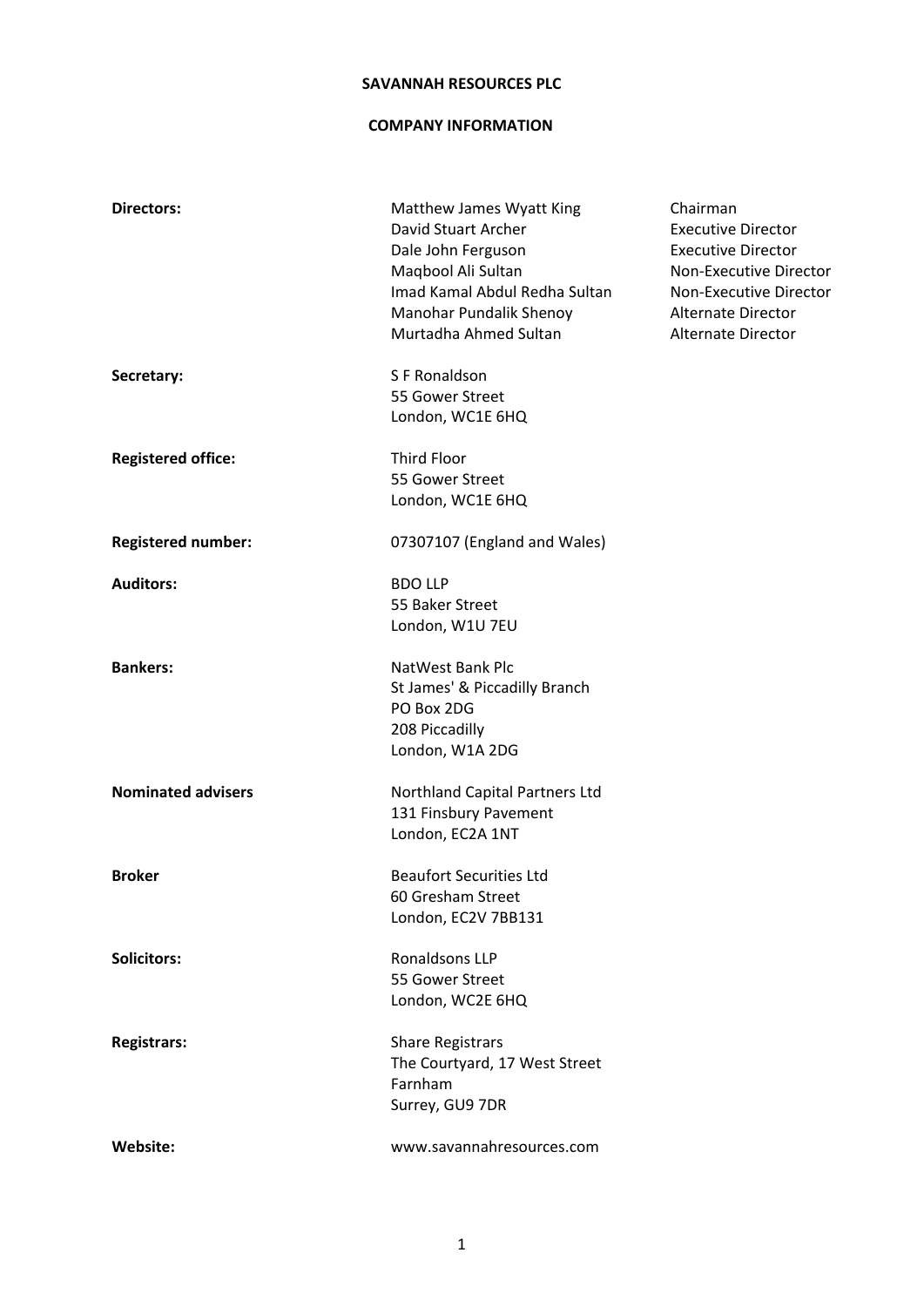# **CHAIRMAN'S STATEMENT FOR THE SIX MONTHS ENDED 30 JUNE 2016**

During the six months under review Savannah has continued to focus on unlocking the value of and building its valuable portfolio of projects, and we are delighted with the addition of two new lithium projects, Somero and Eräjärvi in Finland which adds attractive diversity to our multi‐commodity portfolio. These projects give us exposure to the highly promising lithium sector, as demand rises with the production of electric vehicles and off grid energy storage. These projects complement Savannah's portfolio, particularly its copper assets in Oman as lithium and copper are key materials in the revolution being experienced by the energy and transport industries.

Whilst we look forward to defining the resource potential of our new project areas in order to take advantage of these favourable market dynamics, our primary focus continues to be centered on the development of our copper projects in Oman which have considerable commercial appeal. Our high grade copper resources offer near term production potential and we are committed to advancing these assets into production with mining targeted for late 2017.

We continue to work closely with both Rio Tinto Plc ("Rio Tinto") and the Government of Mozambique around the Joint Venture agreement with Rio Tinto to combine its adjacent Mutamba, Dongane and Jangamo prospects with our Jangamo heavy mineral sands project, all of which are located in a world‐ class heavy minerals sands area in Mozambique. This potentially creates a significant development opportunity for us to add our Inferred Mineral Resource of 65Mt at Jangamo with Rio Tinto's exploration target of between 7.0 and 12.0Bt with grades ranging from 3% to 4.5% total heavy minerals. Our focus will be to define a dry mining operation for staged, early development.

#### **Blocks 4, 5 and 6 Copper Mine Development Project, Oman**

Savannah has interests in two blocks (Blocks 4 and 5) covering 1,004km<sup>2</sup> in the copper-rich, Semail Ophiolite Belt in the Sultanate of Oman, a region proven to host clusters of moderate to high‐grade copper deposits with gold credits and metallurgically simple ores. The two blocks are located approximately 180km northwest of Muscat, the capital city of the Sultanate of Oman and within close proximity to the export port of Sohar. Additional advantages include a supportive, pro‐mining government, attractive fiscal terms (five year tax holiday and 12% corporation tax thereafter), and excellent infrastructure. Our strategy is centred on building a copper and gold resource inventory to support high margin, low cost operations and establish Savannah as a high‐grade copper miner, with mining targeted to commence in late 2017.

Our Omani assets have a total Indicated and Inferred Mineral Resource of 1.7Mt @ 2.2% Cu, with a significant Exploration Target of between 10,700,000t and 29,250,000t grading at between 1.4% and 2.4% copper for 150,000t and 700,000t of contained copper with additional gold credits estimated. Savannah has a good degree of confidence that, with appropriate resource drilling, Mineral Resources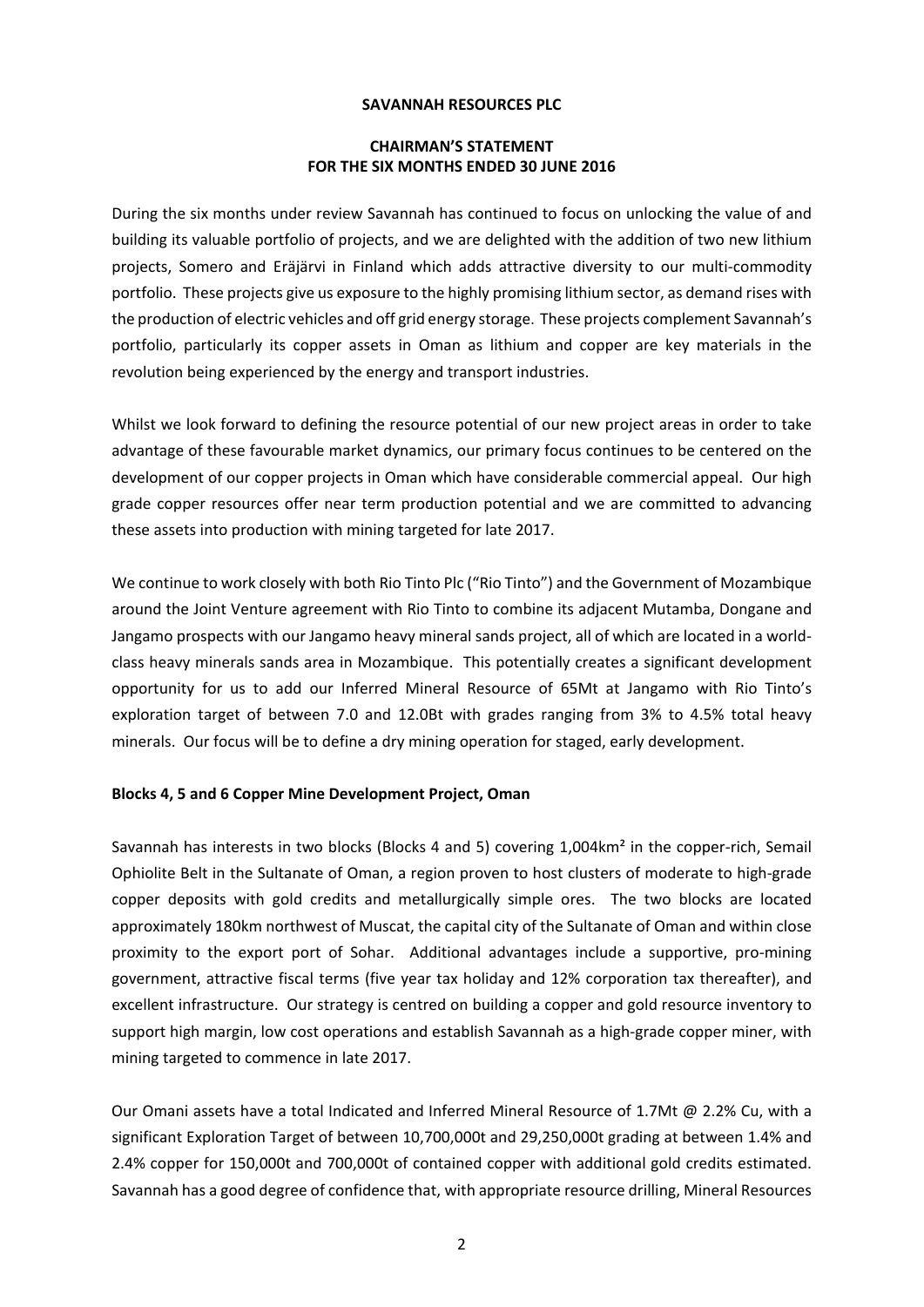# **CHAIRMAN'S STATEMENT FOR THE SIX MONTHS ENDED 30 JUNE 2016**

can be defined within the ranges of the announced exploration targets, which will in turn form the basis for feasibility studies for a potential mine development. With this in mind, our focus during the period has been centered on further advancing the resource potential of our copper assets.

In January 2016 we announced drill results from our December 2015 drill programme, which covered a total of 16 holes for 1,766.85m over Blocks 4 and 5. Best results included 6.6m at 6.92% copper, 5.6% zinc, 0.3g/t gold and 23.8g/t silver at the Mahab 4 prospect in Block 5. Importantly, these results reinforced results collected from previous exploration of the high‐grade (>5% copper) portion of the Mahab 4 deposit, which includes 51.58m at 5.2% copper and 56.85m at 6.2% copper. It is these high grade intersections which we will target in order to develop high grade, low cost copper concentrate product.

Additionally, other positive results from our December 2015 drill programme include 9m at 4.86% copper, 1.54% zinc, 1.3g/t gold and 37.3g/t silver from the Dog's Bone target at Aarja in Block 4. Aarja is one of four prospective areas (the other three being Lasail, Bayda and Zuha) identified in Block 4 which were part of previously producing mines that were commercially mined in the 1980s and 1990s and collectively produced over 190,000t copper. There has been very little by way of near mine exploration of these assets since the early 1990s and Savannah has identified an opportunity to use new technologies such as VTEM surveying to make further commercial discoveries. Crucially, several targets have established infrastructure, including underground mine access, which will help to not only fast track to production but also positively impact project capex.

To support the development of these near mine prospects, Savannah acquired and has analysed a significant amount of historical drill data. This has enabled us to identify a number of prospective targets for follow‐up drilling, with Aarja and Bayda selected for initial drill targeting.

In May 2016 Savannah commenced a two stage 2,930m diamond drill programme at not only Aarja (Dog's Bone) and Bayda in Block 4, but also the Maqail South and Mahab 4 prospects in Block 5. The intention of this was to extend the high grade portion of the current established resource of 1.7Mt at a grade of 2.2% copper, which has been defined at Maqail South and Mahab 4, whilst also upgrading the resource classification to 'Measured'. In tandem with this, the drilling at Block 4 aimed to further define the resource potential.

Six drill holes for a total of 608m have been completed and assayed to date, with initial results pointing towards a potential expansion of the current high grade portions of both the Mahab 4 and Maqail South resources in Block 5, where broad high grade zones of have been copper intersected. 15.18m at 4.02% copper and 0.2g/t gold from 62.50m has been returned at Mahab 4, whilst 25.63m at 2.66% copper and 0.1g/t gold from 49.37m and 20.55m at 3.09% copper and 0.1g/t gold from 48.95m has been returned from Maqail South. The highest individual assay received in this round of drilling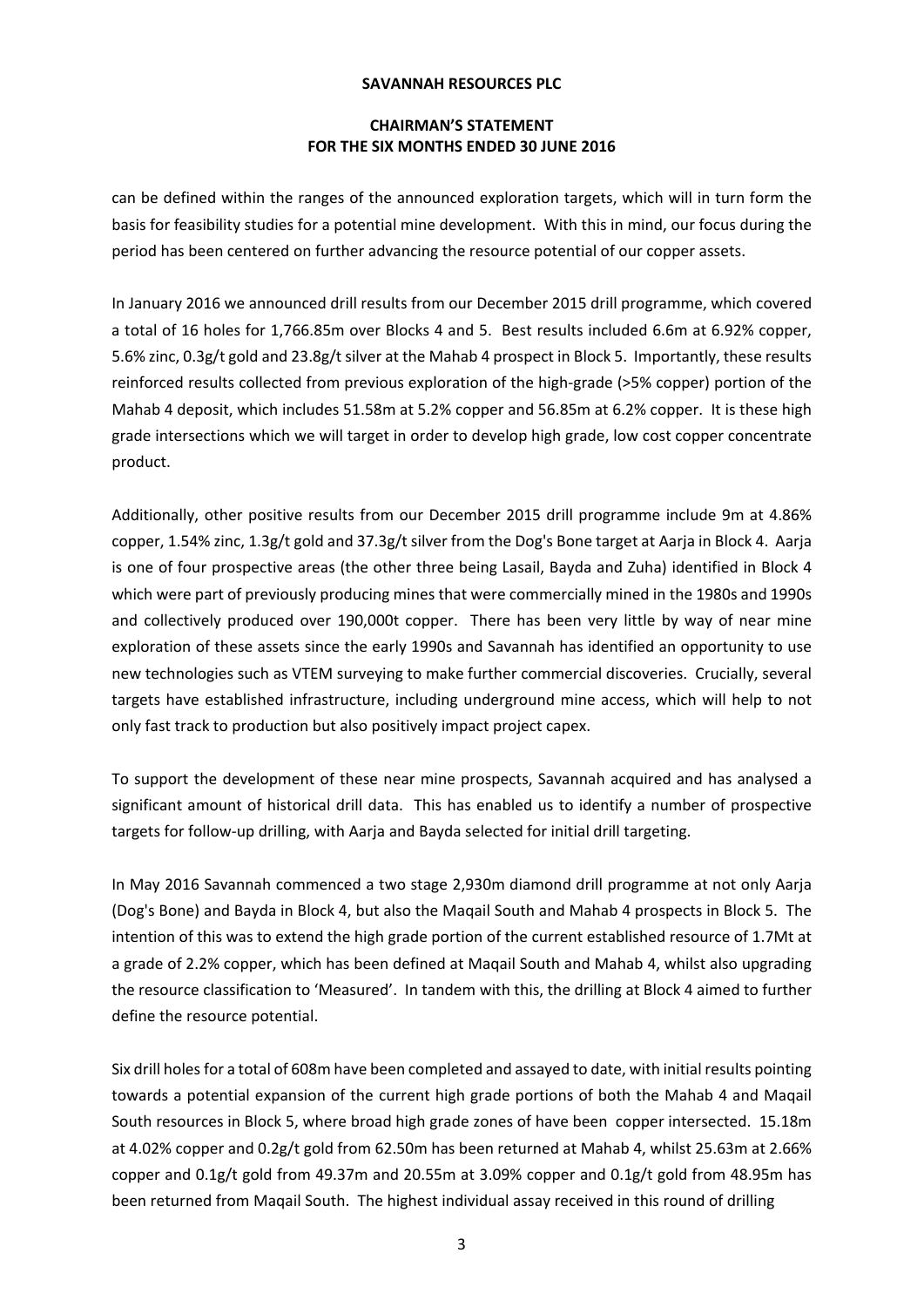# **CHAIRMAN'S STATEMENT FOR THE SIX MONTHS ENDED 30 JUNE 2016**

returned 23.47% copper over 0.4m from 56.95m and 7.60% zinc (notsame sample). Additional drilling at Bayda in Block 4 suggests a larger tonnage, lower grade deposit target is possible, with drilling intersecting a broad mineralised zone with 33.4m at 0.69% copper and 0.1g/t gold from 87m, including 4m at 1.56% copper and 5.1m at 1.22% copper. Drilling is ongoing and expected to be completed before the end of Q3 2016, with an updated Mineral Resource for both Maqail and Mahab 4 targeted for Q4 2016. Crucially, drilling will also assist the completion of initial geotechnical and metallurgical testwork for both Blocks 4 and 5, which will feed into feasibility studies and ultimately Ore Reserves as the Company continues to target mining in late‐2017.

Supporting our near term production objectives, in mid‐September 2016 we submitted our applications for two mining licences. The first for open-cut development at the Maqail South deposit and the second for underground development at the Mahab 4 deposit. It is our intention to utilise a hub and spoke mine development model to support low capex operations, whereby one central plant will process material from multiple mines. With this in mind, our focus for the remainder of 2016 is to move ahead with a feasibility study of an amalgamated mine development of the deposits within Blocks 4 and 5, better define processing routes, and to increase our understanding of the contained metal potential in the area. As a result of the Company's ongoing portfolio review process, and in light of the mining licence applications along with the significant progress that has been made on both Blocks 4 and 5, the Company has terminated its interest in Block 6 in Oman.

Furthermore, after the period under review, Savannah met the requirements to be entitled to become a 51% shareholder in Al Thuraya Mining (the holder of the Block 4 exploration licence) and in conjunction with the existing shareholders in Al Thuraya Mining the process of filing the appropriate paperwork to achieve this is in process. Under the terms of the shareholder agreement (announced on 18 November 2014) Savannah continues to earn an interest of up to 65% in Al Thuraya Mining.

### **Mutamba/Jangamo Heavy Mineral Sands Project, Mozambique**

We continue to work closely with both Rio Tinto and the Government of Mozambique around our Joint Venture agreement with mining major Rio Tinto, under which we plan to combine Savannah's Jangamo Heavy Mineral Sands ('HMS') Project ('Jangamo') with three licence areas held by Rio Tinto, which are contiguous or near to Jangamo. This is a landmark achievement for the Company, which marks a significant step towards the potential development of the projects.

With an Inferred Mineral Resource of 65Mt at 4.2% total heavy minerals established at Jangamo and an exploration target of between 7.0 and 12.0Bt at a grade ranging from 3% to 4.5% total heavy minerals from Rio Tinto's assets, the combined Mutamba/Jangamo projects have the potential for the definition of large deposits of heavy minerals, which could sustain a significant long term mining operation. Work conducted at the projects to date shows that the mineralisation is amenable to dry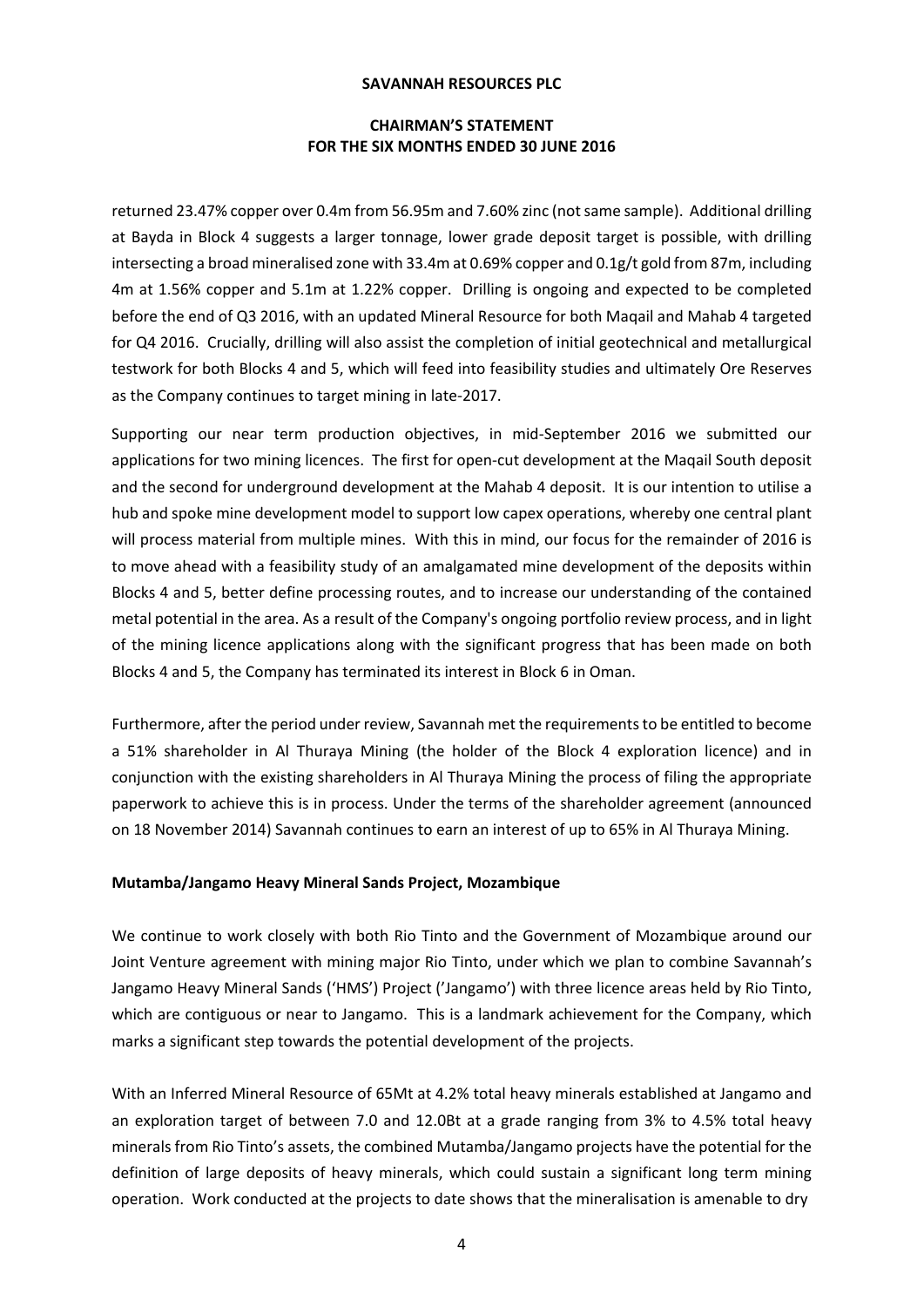# **CHAIRMAN'S STATEMENT FOR THE SIX MONTHS ENDED 30 JUNE 2016**

mining and dredge mining in parts, which will support staged, early production and development via low capex dry mining which enables ore bodies to be very precisely mined. Furthermore, ilmenite is the dominant heavy mineral in the mineral assemblage, which should enable us to take advantage of the strengthening ilmenite price.

Our overall objective is to potentially form, in partnership with Rio Tinto, a significant mineral sands presence in Mozambique, whereby Savannah will be the operator of the project with the potential to earn up to 51% of the combined Mutamba/Jangamo project in stages by undertaking scoping, pre‐ feasibility and feasibility studies. Through a staged development programme we hope to rapidly advance the enlarged project into production in order to provide a stable supply of titanium feedstock to global markets, which will be delivered through offtake sales contracts secured by Rio Tinto, with Rio Tinto committed to take 100% of the offtake. To achieve this we will look to identify high grade 'strandline' deposits of sufficient size to support the development of an early, staged HMS operation.

Importantly, the enlarged Mutamba/Jangamo project boasts established infrastructure, with existing road, grid power water and port nearby, which will support the project's commercial development. Rio Tinto will also be providing access to its existing camp, facilities and equipment associated with Mutamba, which should help speed up the work process and keep costs down, in line with our low cost production targets.

# **Somero and Eräjärvi Lithium Projects, Finland**

A significant initiative during the period has been the addition to our portfolio of two new lithium projects in Finland, Somero and Eräjärvi, which cover an area of 159km² of highly prospective lithium terrain in one of the most prospective countries on mainland Europe for potential lithium discoveries. This is in line with our active growth strategy to target multi‐commodity projects that add value and complement our existing portfolio. These lithium projects enable Savannah to target the burgeoning lithium battery sector whilst also complementing our copper assetsin Oman. We believe both lithium and copper will have an increasingly important place in the global energy matrix as distributed power networks, electric vehicles and the requirements for energy storage are expected to drive increasing demand for these metals, which in turn has favourable pricing implications.

We identified Finland as a prospective location for lithium deposits following an in‐house review of potential hard rock lithium targets in northern Europe. This highlighted Finland as an attractive exploration destination for lithium opportunities not only due to its geological setting which has been proven to host commercial hard rock lithium deposits, but also due to its excellent access to high quality infrastructure, low sovereign risk and supportive mining law, and strategic location close to potential end‐customers including battery producers.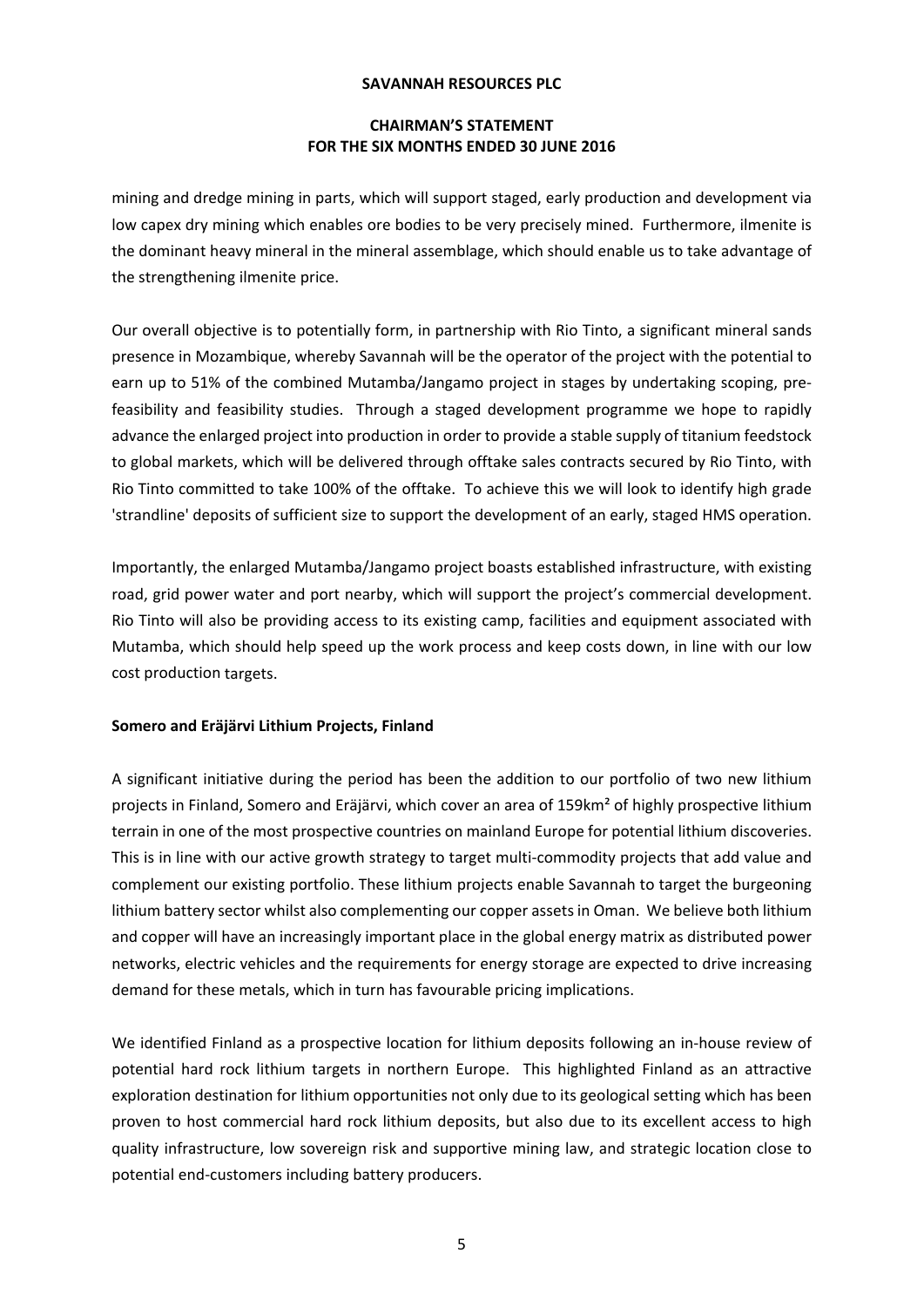### **CHAIRMAN'S STATEMENT FOR THE SIX MONTHS ENDED 30 JUNE 2016**

Looking ahead, our focus is now on determining the potential of these assets. Whilst limited work has been conducted to date we are confident that they offer a significant development opportunity as geological mapping by the Finnish Geological Survey within the project areas has highlighted the presence of key lithium minerals spodumene, lepidolite and petalite. Field work commenced at the projects in July 2016, comprising of geological mapping, surface rock chip and channel sampling, to target this identified mineral presence, with the aim of generating drill targets during 2016. To oversee these work efforts we have established a team which has the capability of rapidly advancing these projects.

### **Major Shareholder and Board Changes**

Subsequent to the period under review, and further to the cornerstone investment by Al Marjan Limited (Al Marjan') in February 2016, which raised gross proceeds of £1.75m taking its shareholding in the Company to 29.99%, we have appointed two of Al Marjan's nominees and their respective alternates to the Board. Their Board representation further strengthens our relationship with Al Marjan and underpins the support they have shown the Company as its largest shareholder. We have a small but highly skilled and experienced management team and we are delighted to have Mr. Maqbool Ali Sultan and Mr. Imad Kamal Abdul Redha Sultan join us as Non‐Executive Directors of the Company, with Mr. Manohar Pundalik Shenoy and Mr. Murtadha Ahmed Sultan being appointed as their respective alternates. They will bring a wealth of relevant expertise to the Board, both in relation to Oman where Maqbool served as Minister of Commerce and Industry for 20 years, and as a result of their extensive regional and international business experience and we look forward to working with them as we continue to advance towards commercial mining in Oman in late 2017.

#### **Financial Summary**

The cash subscription of £1.75m (before expenses) in February 2016 from Al Marjan contributed towards the ongoing development of the Company's copper projects in Oman, with the mining milestone in late 2017 still on course. The recent cash placing (£0.99m) (the "Placing") and subscription (£0.44m) (the "Subscription"), after the reporting date, totaling £1.42m (before expenses) will further contribute towards the achievement of this milestone. As of 25 September 2016 the Company has a solid pro-forma cash position of £1.8m. This is expected to be increased by a further £0.83m cash from Directors and their related parties (Al Marjan Ltd) when the Company is not in a "close period", with letters of intent received to this effect.

#### **Outlook**

This has been another period of significant development for Savannah and I am delighted with the progress we have achieved both in terms of on-the-ground development but also at a corporate level.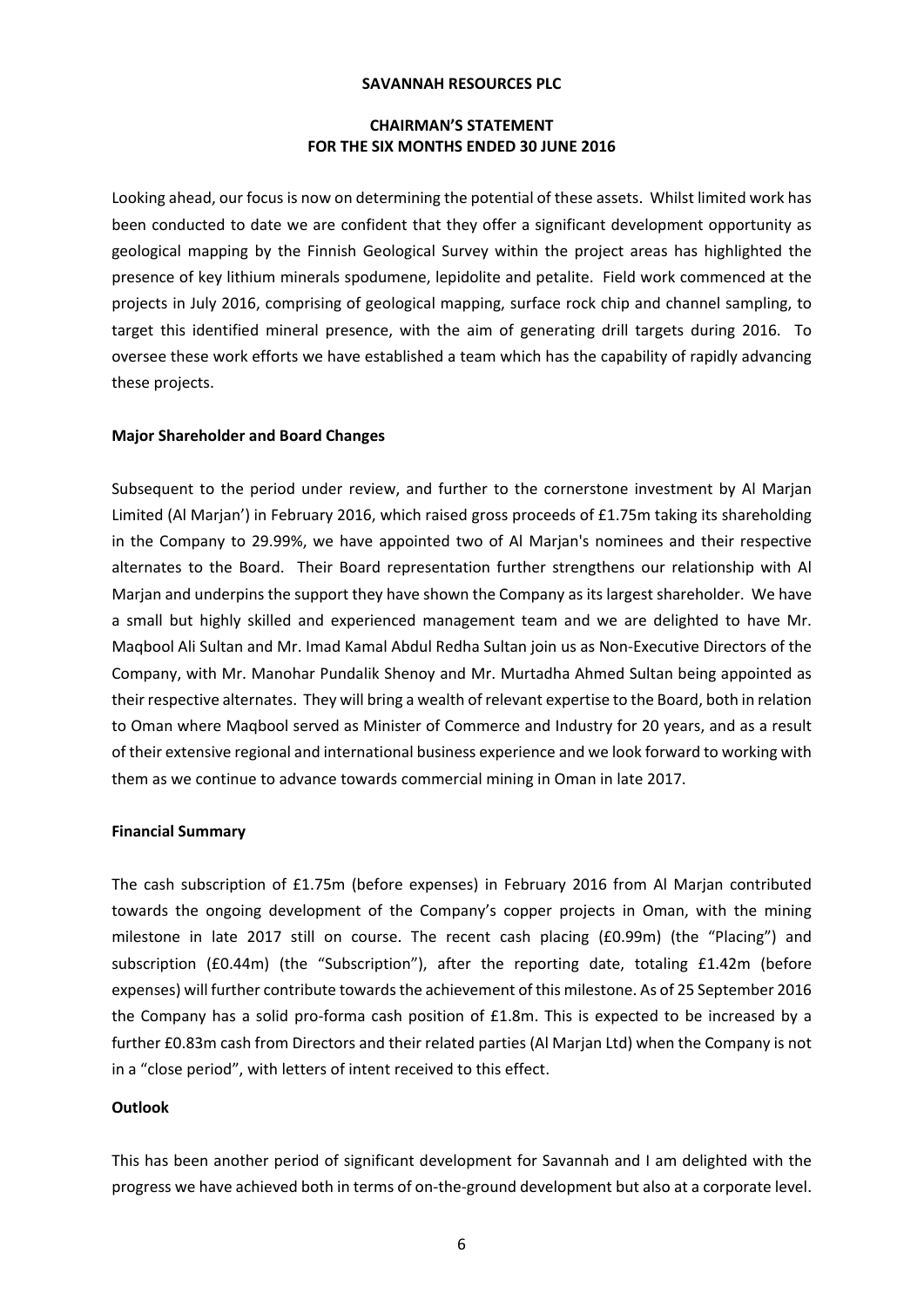# **CHAIRMAN'S STATEMENT FOR THE SIX MONTHS ENDED 30 JUNE 2016**

Oman continues to prove its commercial value in terms of both grade and asset size, and in line with this we are continuing to make excellent progress in delivering on our plan to commence mining in late 2017. Our focus in now on expanding and further increasing our confidence in the Mineral Resources and Exploration Targets we have established across Blocks 4 and 5 in Oman, whilst also better determining processing routes, which will take advantage of the established infrastructure nearby.

We will continue to work with Rio Tinto and the Government of Mozambique around our Joint Venture in Mozambique. This represents a very exciting potential development opportunity for the Company and we look forward to having the opportunity of proving up the resource potential of the enlarged project in order to rapidly advance the asset into production to provide a stable supply of titanium feedstock to global markets. We intend to do this via a staged development programme which will help achieve not only a faster route to production but also help manage capital requirements for the project in line with our development strategy to achieve low cost production.

At our recently granted two new lithium projects in Finland, on‐ground activities including rock chipping and geological mapping are now under way in order to define priority targets for drilling. We look forward to determining the potential of these projects in order to take advantage of the growing, and highly compelling lithium market.

Whilst we of course believe in the value of our development strategy it is pleasing and extremely encouraging to see that others recognise it too, as demonstrated through the investment made by Al Marjan in the Company. We welcome their ongoing support as a cornerstone investor and look forward to working with them as we continue to advance our asset portfolio. In line with this we look forward to working with our new Board members to achieve this and firmly believe that with a strengthened board, strong balance sheet and defined development strategy we are ideally positioned for growth.

With three highly prospective assets offering exposure to a dynamic mix of commodities, Savannah continues to take excellent strides in order to deliver on its strategy of building cash generative and profitable mining operations. With Oman and Mozambique both offering near term production potential this is an extremely exciting time of development and I look forward to the next 6‐12 months with great anticipation.

I would like to take this opportunity to thank our employees, advisers, fellow directors, and of course our shareholders for their continued hard work and support as we continue to build Savannah Resources into a leading and profitable mid-tier copper, heavy minerals sands and lithium producer. We look forward to keeping the market updated with our progress.

**Chairman Matthew King 29 September 2016**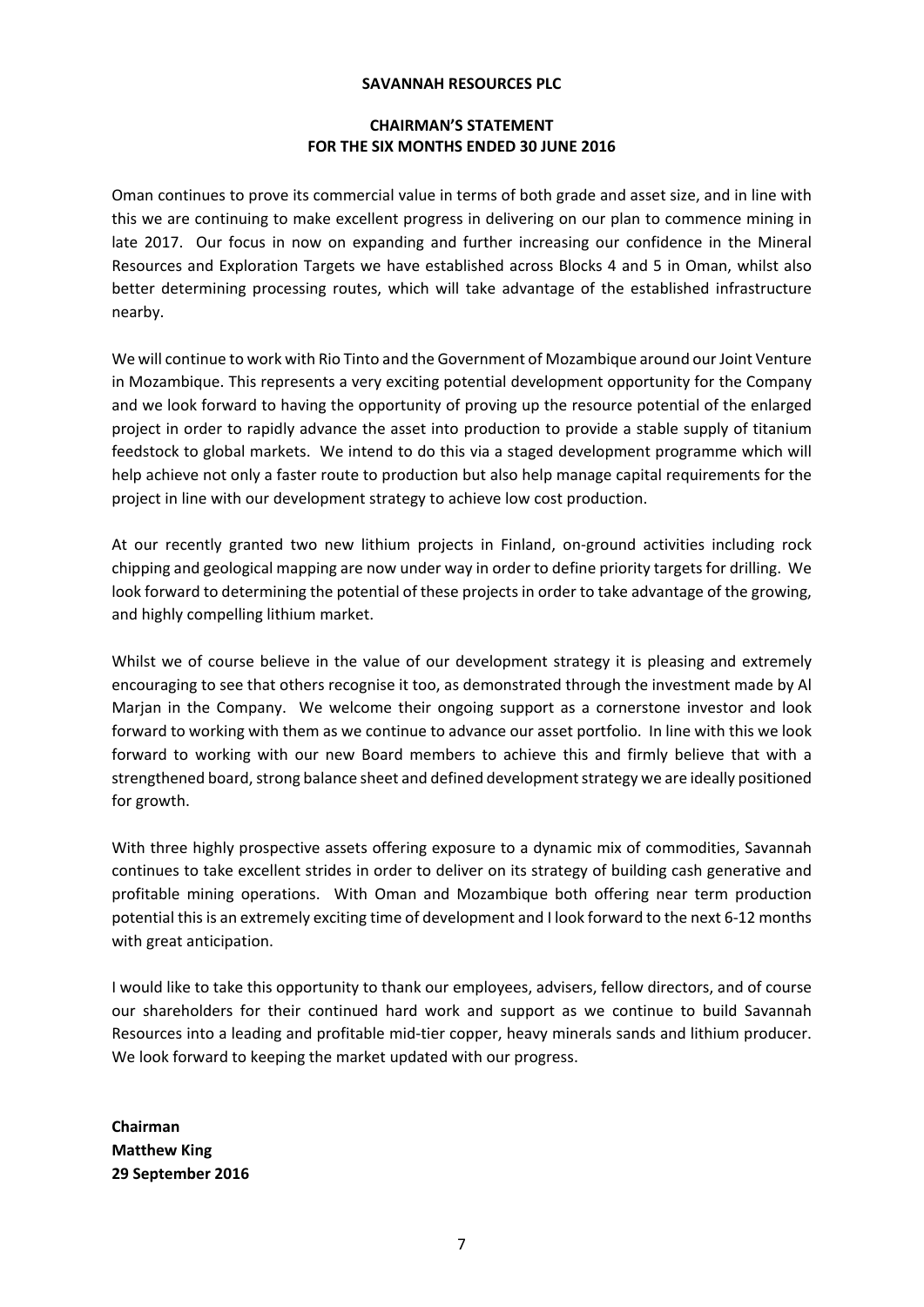# **CONSOLIDATED STATEMENT OF COMPREHENSIVE INCOME FOR THE SIX MONTHS ENDED 30 JUNE 2016**

|                                                  |                | <b>Unaudited</b>  | Unaudited   | Audited       |
|--------------------------------------------------|----------------|-------------------|-------------|---------------|
|                                                  |                | <b>Six months</b> | Six months  | Year ended    |
|                                                  | <b>Notes</b>   | to 30 June        | to 30 June  | 31 December   |
|                                                  |                | 2016              | 2015        | 2015          |
|                                                  |                | £                 | £           | £             |
| <b>Operations</b>                                |                |                   |             |               |
| Revenue                                          |                |                   |             |               |
| Profit / (Loss) on disposal of investments       |                | 7,678             | (285, 399)  | (666, 154)    |
| Impairment of investments                        | 5              |                   |             | (1,071,374)   |
| Impairment of intangibles                        | 4              | (129, 059)        |             |               |
| Administrative expenses                          |                | (674, 267)        | (721, 348)  | (1, 378, 587) |
| <b>Operating loss</b>                            |                | (795, 648)        | (1,006,747) | (3, 116, 115) |
| Finance income                                   | $\overline{2}$ | 39,511            | 1,628       | 8,449         |
| Finance expense                                  | $\overline{2}$ | (4, 404)          | (3,894)     | (2, 446)      |
| Loss for the period before tax                   |                | (760, 541)        | (1,009,013) | (3, 110, 112) |
| <b>Taxation</b>                                  |                |                   |             |               |
| Loss for the period attributable to equity       |                |                   |             |               |
| owners of the parent                             |                | (760, 541)        | (1,009,013) | (3, 110, 112) |
| Other comprehensive income                       |                |                   |             |               |
| Items that will or may be reclassified to profit |                |                   |             |               |
| or loss:                                         |                |                   |             |               |
| Change in market value of investments            | 5              | 105,065           | (766, 208)  | (930, 213)    |
| Transfer to realised loss on disposal of         |                |                   |             |               |
| investments                                      | 5              | (7, 678)          | 285,399     | 666,154       |
| Transfer to impairment loss of investments       | 5              |                   |             | 1,071,374     |
| Exchange (losses)/gains on translating foreign   |                |                   |             |               |
| operations                                       |                | 108,996           | (142, 988)  | (120, 191)    |
| Other comprehensive income for the period        |                | 206,383           | (623, 797)  | 687,124       |
| Total comprehensive income for the period        |                |                   |             |               |
| attributable to the equity owners of the         |                |                   |             |               |
| parent                                           |                | (554, 158)        | (1,632,810) | (2,422,988)   |
| Loss per share attributable to equity owners     |                |                   |             |               |
| of the parent expressed in pence per share       |                |                   |             |               |
| <b>Basic and diluted</b>                         |                |                   |             |               |
| From operations                                  | 3              | (0.21)            | (0.45)      | (1.27)        |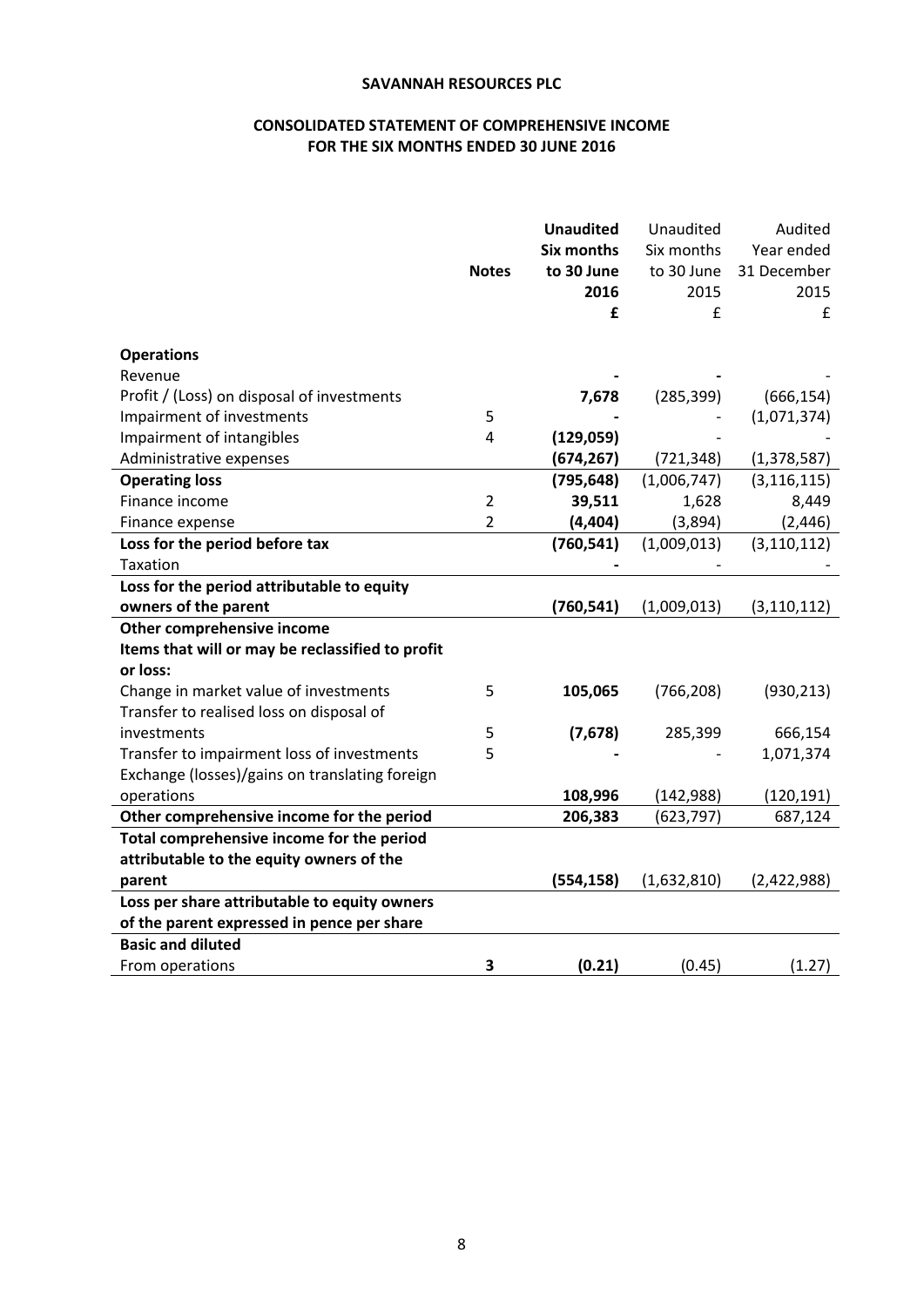# **CONSOLIDATED STATEMENT OF FINANCIAL POSITION AS AT 30 JUNE 2016**

|                                         | <b>Notes</b>   | <b>Unaudited</b><br>30 June<br>2016 | Unaudited<br>30 June<br>2015 | Audited<br>31 December<br>2015 |
|-----------------------------------------|----------------|-------------------------------------|------------------------------|--------------------------------|
|                                         |                | £                                   | £                            | £                              |
| <b>Assets</b>                           |                |                                     |                              |                                |
| <b>Non-current assets</b>               |                |                                     |                              |                                |
| Intangible assets                       | 4              | 3,565,686                           | 2,625,449                    | 3,155,242                      |
| Property, plant and equipment           |                | 19,397                              | 26,005                       | 21,892                         |
| Other receivables                       | 6              | 23,274                              | 20,421                       | 23,778                         |
| Other non-current assets                | $\overline{7}$ | 238,668                             | 174,552                      | 225,668                        |
| <b>Total non-current assets</b>         |                | 3,847,025                           | 2,846,427                    | 3,426,580                      |
| <b>Current assets</b>                   |                |                                     |                              |                                |
| Investments                             | 5              | 243,712                             | 353,512                      | 149,922                        |
| Trade and other receivables             | 6              | 107,369                             | 658,354                      | 82,472                         |
| Cash and cash equivalents               |                | 740,483                             | 396,547                      | 359,296                        |
| <b>Total current assets</b>             |                | 1,091,564                           | 1,408,413                    | 591,690                        |
| <b>Total assets</b>                     |                | 4,938,589                           | 4,254,840                    | 4,018,270                      |
| <b>Equity and liabilities</b>           |                |                                     |                              |                                |
| Shareholders' equity                    |                |                                     |                              |                                |
| Share capital                           | 8              | 3,851,608                           | 2,275,016                    | 2,858,658                      |
| Share premium                           |                | 9,725,036                           | 8,591,547                    | 9,156,284                      |
| Foreign currency reserve                |                | 24,976                              | (106, 817)                   | (84,020)                       |
| Share-based payment and warrant reserve |                | 851,170                             | 985,365                      | 835,430                        |
| Other reserves                          |                |                                     | 515,425                      |                                |
| Retained earnings                       |                | (9,842,800)                         | (8,524,177)                  | (9, 187, 216)                  |
| <b>Total equity</b>                     |                | 4,609,990                           | 3,736,359                    | 3,579,136                      |
| <b>Liabilities</b>                      |                |                                     |                              |                                |
| <b>Current liabilities</b>              |                |                                     |                              |                                |
| Trade and other payables                |                | 328,599                             | 518,481                      | 439,134                        |
| <b>Total liabilities</b>                |                | 328,599                             | 518,481                      | 439,134                        |
| <b>Total equity and liabilities</b>     |                | 4,938,589                           | 4,254,840                    | 4,018,270                      |

The interim financial statements on pages  $13 - 18$  were approved and authorised for issue by the Board of Directors on 29 September 2016 and were signed on its behalf by:

………………………………………………..

D S Archer Executive Director Company number: 07307107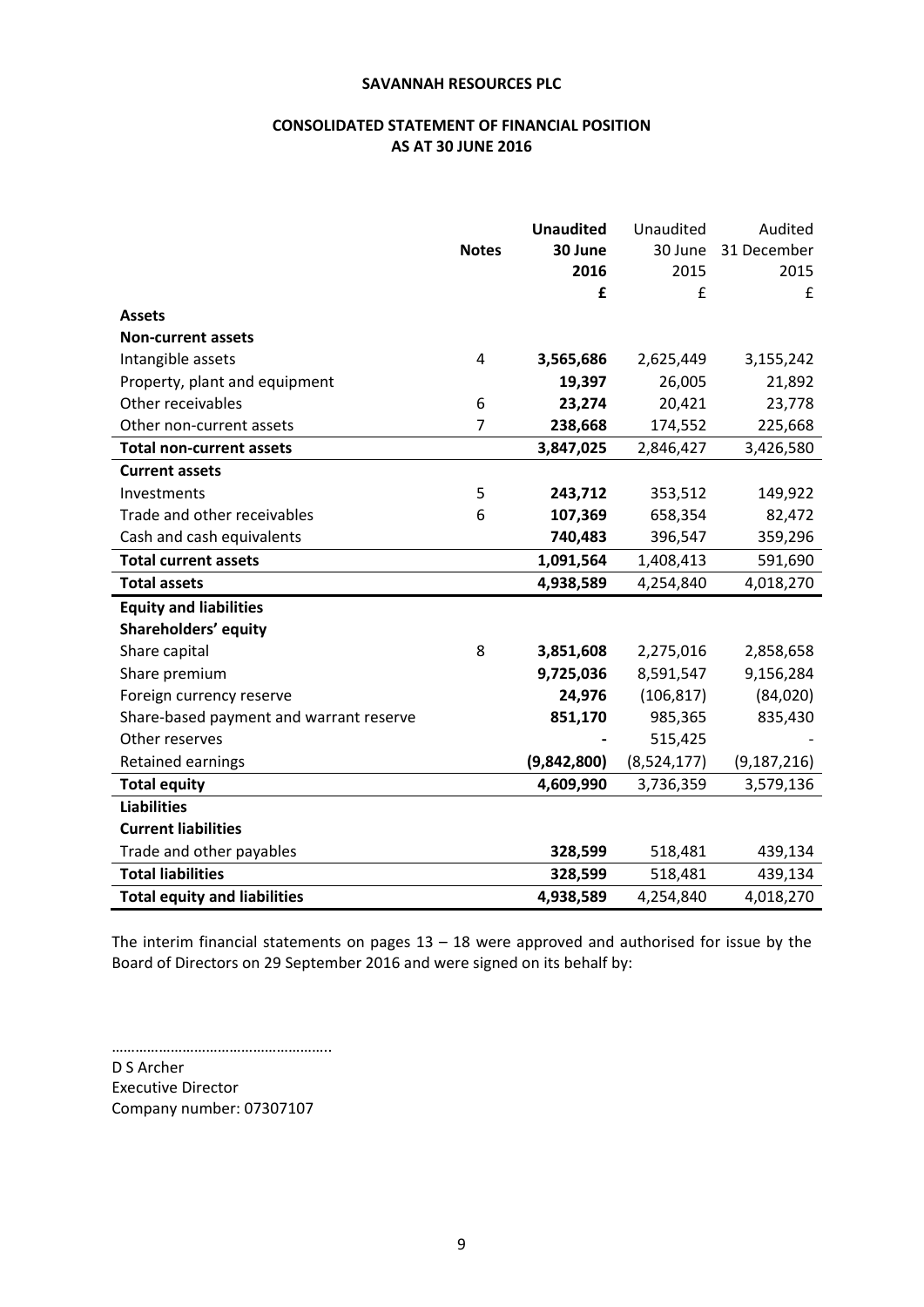# **CONSOLIDATED STATEMENT OF CHANGES IN EQUITY FOR THE SIX MONTHS ENDED 30 JUNE 2016**

|                                              |              |                     |            | <b>Share</b><br>based        |                 |            |                     |
|----------------------------------------------|--------------|---------------------|------------|------------------------------|-----------------|------------|---------------------|
|                                              |              |                     | Foreign    | payment<br>and               |                 |            |                     |
|                                              | <b>Share</b> | <b>Share</b>        | currency   | warrant                      | <b>Retained</b> | Other      | <b>Total</b>        |
|                                              | capital      | premium             | reserve    | reserve                      | earnings        | reserves   | equity              |
|                                              | £            | £                   | £          | £                            | £               | £          | £                   |
|                                              |              |                     |            |                              |                 |            |                     |
| At 1 January 2015                            |              | 2,231,697 8,539,626 | 36,171     | 981,675                      | (7,034,355)     |            | 4,754,814           |
| Loss for the period<br>Other comprehensive   |              |                     |            |                              | (1,009,013)     |            | $-$ (1,009,013)     |
| income                                       |              |                     | (142, 988) |                              | (480, 809)      |            | (623, 797)          |
| Total comprehensive<br>income for the period |              |                     | (142,988)  |                              | (1,489,822)     |            | $ (1,632,810)$      |
| Issue of share capital                       | 43,319       | 51,921              |            |                              |                 |            | 95,240              |
| Shares to be issued (net                     |              |                     |            |                              |                 |            |                     |
| of costs)                                    |              |                     |            |                              |                 | 515,425    | 515,425             |
| Share based payments                         |              |                     |            | 3,690                        |                 |            | 3,690               |
| At 30 June 2015                              |              | 2,275,016 8,591,547 | (106, 817) | 985,365                      | (8,524,177)     | 515,425    | 3,736,359           |
| Loss for the period                          |              |                     |            |                              | (2,101,099)     |            | $-$ (2,101,099)     |
| Other comprehensive<br>income                |              |                     | 22,797     |                              | 1,288,124       |            | 1,310,921           |
| Total comprehensive                          |              |                     |            |                              |                 |            |                     |
| income for the period                        |              |                     | 22,797     |                              | (812, 975)      |            | (790, 178)          |
| Issue of share capital<br>(net of costs)     | 583,642      | 564,737             |            |                              |                 | (515, 425) | 632,954             |
| Expiry of options                            |              |                     |            | (149, 935)                   | 149,935         |            |                     |
| At 31 December 2015                          |              | 2,858,658 9,156,284 | (84,020)   | 835,430                      | (9, 187, 216)   |            | 3,579,136           |
| Loss for the period                          |              |                     |            |                              | (760, 541)      |            | (760, 541)          |
| Other comprehensive                          |              |                     |            |                              |                 |            |                     |
| income<br>Total comprehensive                |              |                     | 108,996    |                              | 97,387          |            | 206,383             |
| income for the period                        |              |                     | 108,996    | $\qquad \qquad \blacksquare$ | (663, 154)      |            | (554, 158)          |
| Issue of share capital                       |              |                     |            |                              |                 |            |                     |
| (net of costs)<br>Share based payments       | 992,950      | 568,752             |            | 23,310                       |                 |            | 1,561,702<br>23,310 |
|                                              |              |                     |            |                              |                 |            |                     |
| Expiry of options                            |              |                     |            | (7, 570)                     | 7,570           |            |                     |
| At 30 June 2016                              |              | 3,851,608 9,725,036 | 24,976     | 851,170                      | (9,842,800)     |            | 4,609,990           |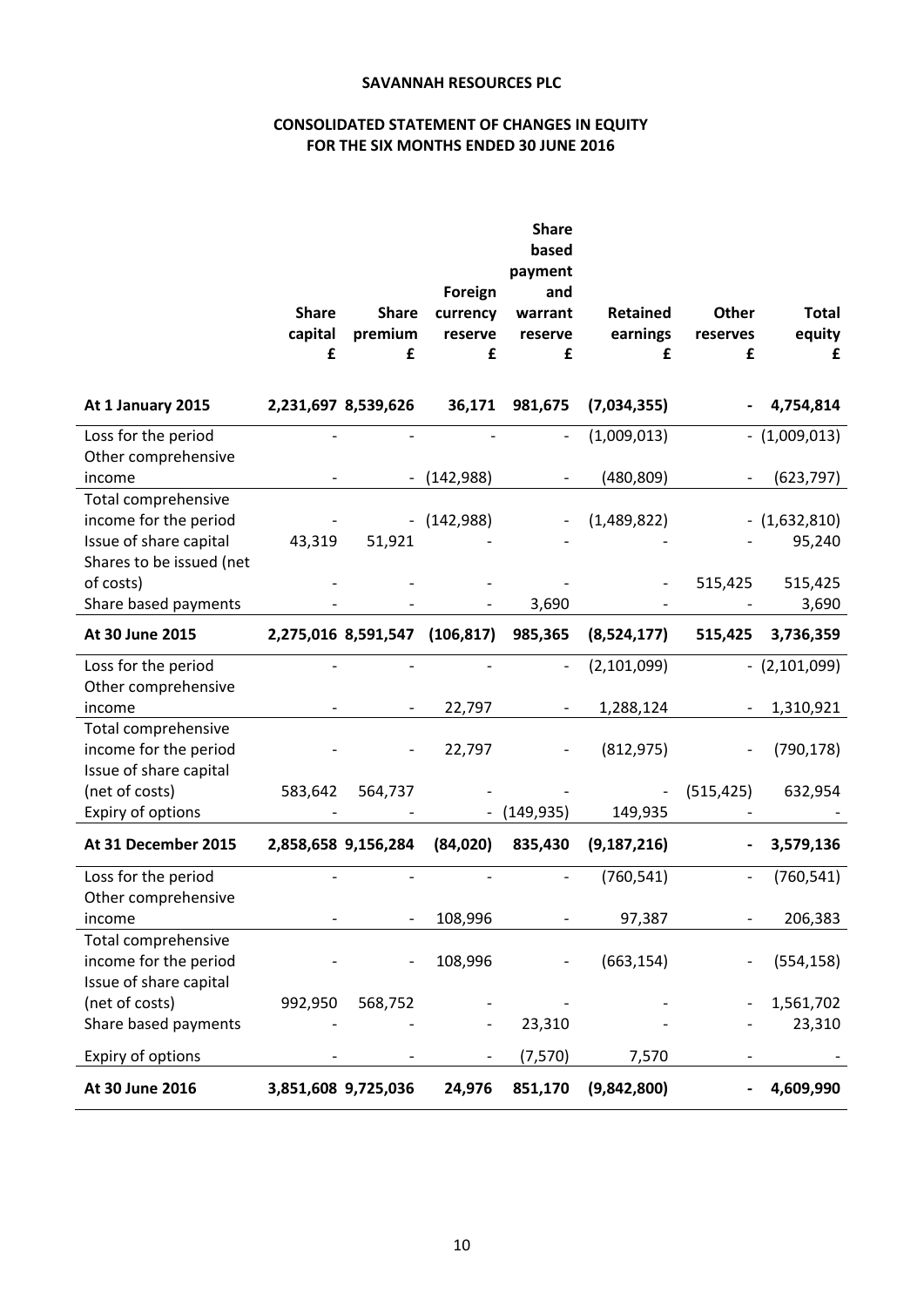# **CONSOLIDATED STATEMENT OF CHANGES IN EQUITY** continued **FOR THE SIX MONTHS ENDED 30 JUNE 2016**

The following describes the nature and purpose of each reserve within owners' equity:

| <b>Reserve</b>              | <b>Description and purpose</b>                                                                                                                                                                                                     |
|-----------------------------|------------------------------------------------------------------------------------------------------------------------------------------------------------------------------------------------------------------------------------|
| Share capital               | Amounts subscribed for share capital at nominal value.                                                                                                                                                                             |
| Share premium               | Amounts subscribed for share capital in excess of nominal<br>value.                                                                                                                                                                |
| Foreign currency reserve    | Gains/losses arising on retranslating the net assets of Group<br>operations into Pound Sterling.                                                                                                                                   |
| Warrant reserve             | Fair value of the warrants issued.                                                                                                                                                                                                 |
| Share based payment reserve | Represents the accumulated balance of share based payment<br>charges recognised in respect of share options granted by<br>Savannah Resources Plc, less transfers to retained losses in<br>respect of options exercised and lapsed. |
| Retained earnings           | Cumulative net gains and losses recognised in the<br>consolidated statement of comprehensive income.                                                                                                                               |
| Other reserves              | Shares to be issued reserve - shares subscribed for at the<br>period end but not allotted. The balance of the reserve was<br>£515,425 at June 2015.                                                                                |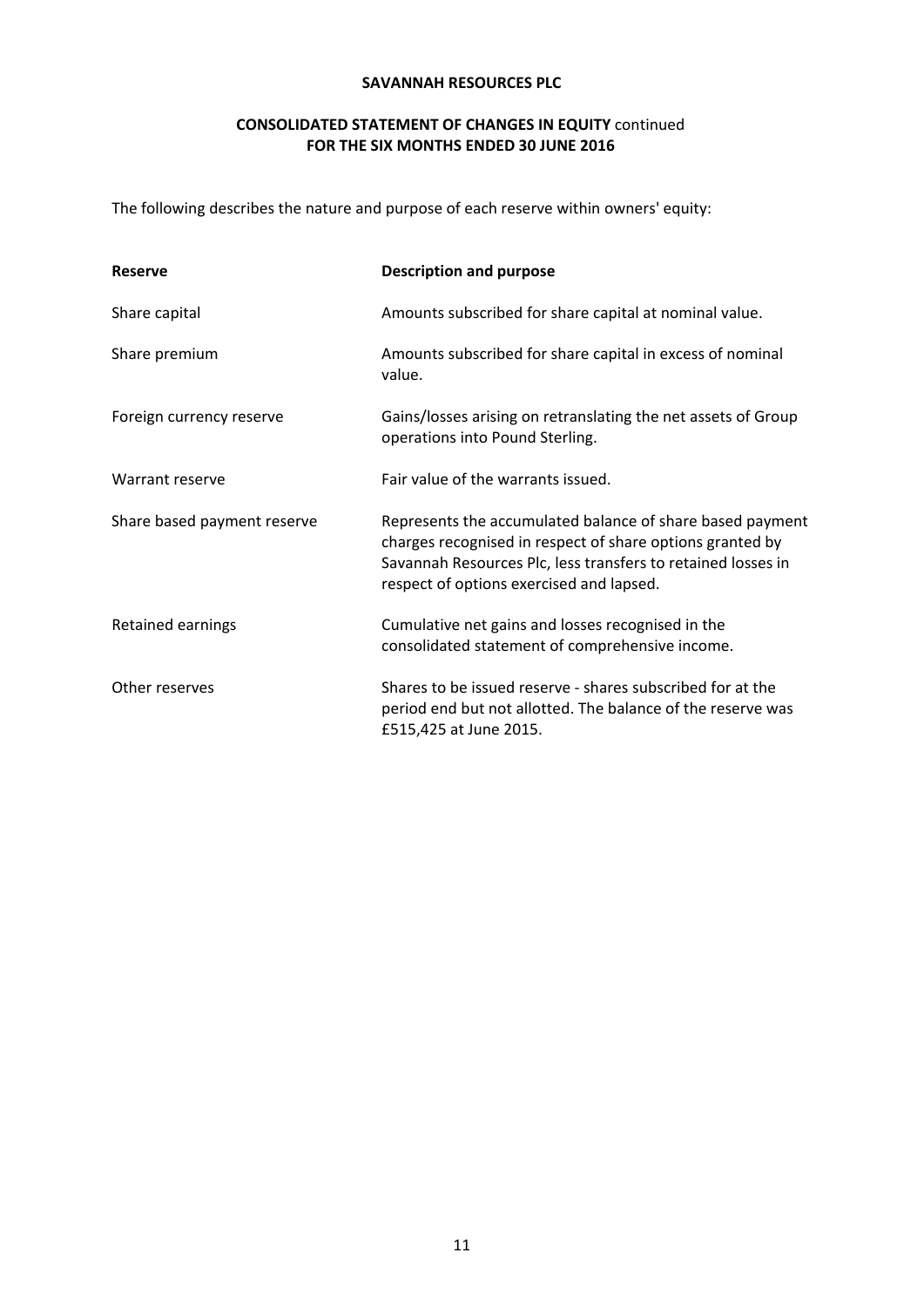# **CONSOLIDATED CASH FLOW STATEMENT FOR THE SIX MONTHS ENDED 30 JUNE 2016**

|                                                                | <b>Notes</b>   | <b>Unaudited</b>  | Unaudited     | Audited       |
|----------------------------------------------------------------|----------------|-------------------|---------------|---------------|
|                                                                |                | <b>Six months</b> | Six months    | Year ended    |
|                                                                |                | to June           | to June       | December      |
|                                                                |                | 2016              | 2015          | 2015          |
|                                                                |                | £                 | £             | £             |
| Cash flows used in operating activities                        |                |                   |               |               |
| Loss for the period                                            |                | (760, 541)        | (1,009,013)   | (3, 110, 112) |
| Depreciation and amortisation charges                          |                | 220               |               |               |
| Impairment of investments                                      | 5              |                   |               | 1,071,374     |
| Impairment of intangibles                                      | 4              | 129,059           |               |               |
| (Profit) / Loss on disposal of current asset                   |                |                   |               |               |
| investments                                                    | 5              | (7,678)           | 285,399       | 666,154       |
| Share-based payments charge                                    |                | 44,302            | 3,690         | 3,690         |
| Shares issued in lieu of payments to extinguish<br>liabilities |                |                   | 36,950        | 119,522       |
| Finance income                                                 | $\overline{2}$ | (39, 511)         | (1,628)       | (8, 449)      |
| Finance expense                                                | 2              | 4,404             | 3,894         | 2,446         |
|                                                                |                |                   |               |               |
| Cash flow used in operating activities before                  |                | (629, 745)        | (680, 708)    | (1, 255, 375) |
| changes in working capital                                     |                |                   |               |               |
| (Increase)/decrease in trade and other                         |                |                   |               |               |
| receivables                                                    |                | (17,980)          | (12, 469)     | 29,317        |
| (Decrease)/increase in trade and other                         |                |                   |               |               |
| payables                                                       |                | (53, 347)         | 129,061       | 111,458       |
| Net cash used in operating activities                          |                | (701, 072)        | (564, 116)    | (1, 114, 600) |
| Cash flow used in investing activities                         |                |                   |               |               |
| Purchase of intangible assets                                  |                | (504, 665)        | (790, 710)    | (1, 245, 818) |
| Purchase of other non-current assets                           |                | (21, 100)         | (21,000)      | (133, 824)    |
| Purchase of investments                                        | 5              | (24, 991)         | (63,004)      | (63,004)      |
| Proceeds from sale of investments                              | 5              | 39,321            | 72,886        | 109,415       |
| Interest received                                              | $\overline{2}$ | 993               | 1,628         | 2,371         |
| Net cash used in investing activities                          |                | (510, 442)        | (800, 200)    | (1, 330, 860) |
| Cash flow from / (used in) financing activities                |                |                   |               |               |
| Proceeds from issues of ordinary shares                        |                | 1,540,709         |               | 1,023,514     |
| Finance expenses                                               | $\overline{2}$ | (4, 404)          | (1, 107)      | (2, 446)      |
| Net cash from / (used in) financing activities                 |                | 1,536,305         | (1, 107)      | 1,021,068     |
| Movement in cash and cash equivalents                          |                | 324,792           | (1, 365, 423) | (1,424,392)   |
| Cash and cash equivalents at the beginning of                  |                |                   |               |               |
| the period                                                     |                | 359,296           | 1,778,338     | 1,778,338     |
| <b>Exchange differences</b>                                    |                | 56,395            | (16, 368)     | 5,350         |
| Cash and cash equivalents at end of period                     |                | 740,483           | 396,547       | 359,296       |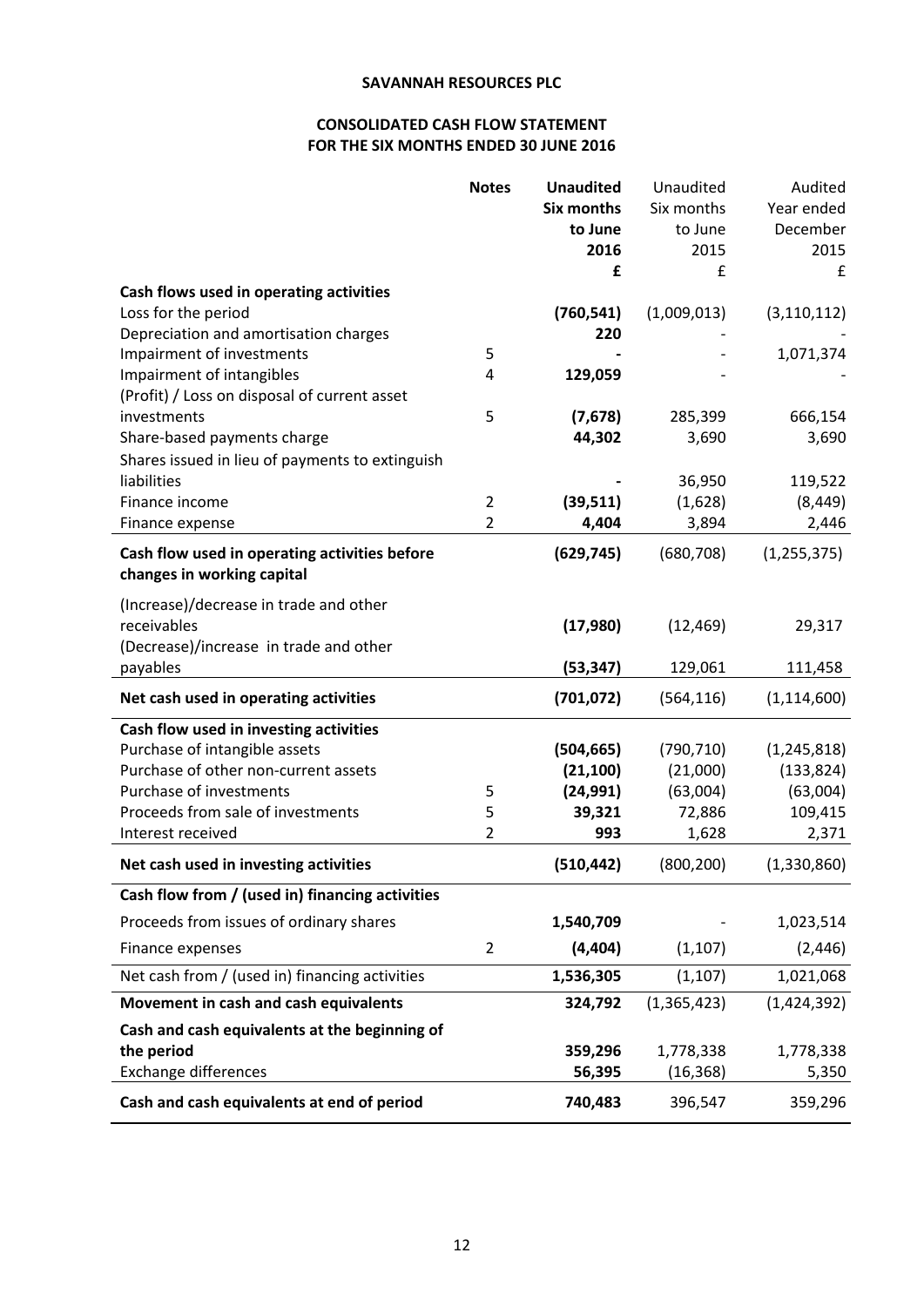### **NOTES TO THE CONSOLIDATED INTERIM FINANCIAL STATEMENTS FOR THE SIX MONTHS ENDED 30 JUNE 2016**

### **1. BASIS OF PREPARATION**

The financial information set out in this report is based on the consolidated financial statements of Savannah Resources Plc and its subsidiary companies (together referred to as the 'Group'). The interim financial statements of the Group for the six months ended 30 June 2016, which are unaudited, were approved by the Board on 29 September 2016. The financial information contained in thisinterim report does not constitute statutory accounts as defined by s434 of the Companies Act 2006. The statutory accounts for the year ended 31 December 2015 have been filed with the Registrar of Companies. The auditors' report on those accounts was unqualified and did not contain a statement under section 498 (2) or 498 (3) of the Companies Act 2006.

The financial information set out in this report has been prepared in accordance with the accounting policies set out in the Annual Report and Financial Statements of Savannah Resources Plc for the year ended 31 December 2015.

The Group financial statements are presented in Pound Sterling.

### **Going Concern**

The financial statements have been prepared on a going concern basis. Following the Placing and Subscription the Group has a pro‐forma cash balance of £1.8m and letters of intent from directors and related parties for a further £0.83m cash subscriptions. The Directors have reviewed the cashflow projection for the Group and consider that it has sufficient ability to meet its financial commitments for at least 12 months.

### **2. FINANCE INCOME AND EXPENSE**

|                                | <b>Unaudited</b><br>Six months<br>to 30 June<br>2016 | Unaudited<br>Six months<br>to 30 June<br>2015 | Audited<br>Year ended<br>31 December<br>2015 |
|--------------------------------|------------------------------------------------------|-----------------------------------------------|----------------------------------------------|
| <b>Finance income</b>          |                                                      |                                               |                                              |
| Deposit account interest       | 993                                                  | 1,628                                         | 2,371                                        |
| Foreign exchange gain          | 38,518                                               |                                               | 6,078                                        |
| <b>Total finance income</b>    | 39,511                                               | 1,628                                         | 8,449                                        |
| <b>Finance expense</b>         |                                                      |                                               |                                              |
| Interest and bank charges      | (4, 404)                                             | (1, 107)                                      | (2, 446)                                     |
| Foreign exchange loss          |                                                      | (2,787)                                       |                                              |
| <b>Total finance expense</b>   | (4, 404)                                             | (3,894)                                       | (2, 446)                                     |
| Net finance income / (expense) | 35,107                                               | (2, 266)                                      | 6,003                                        |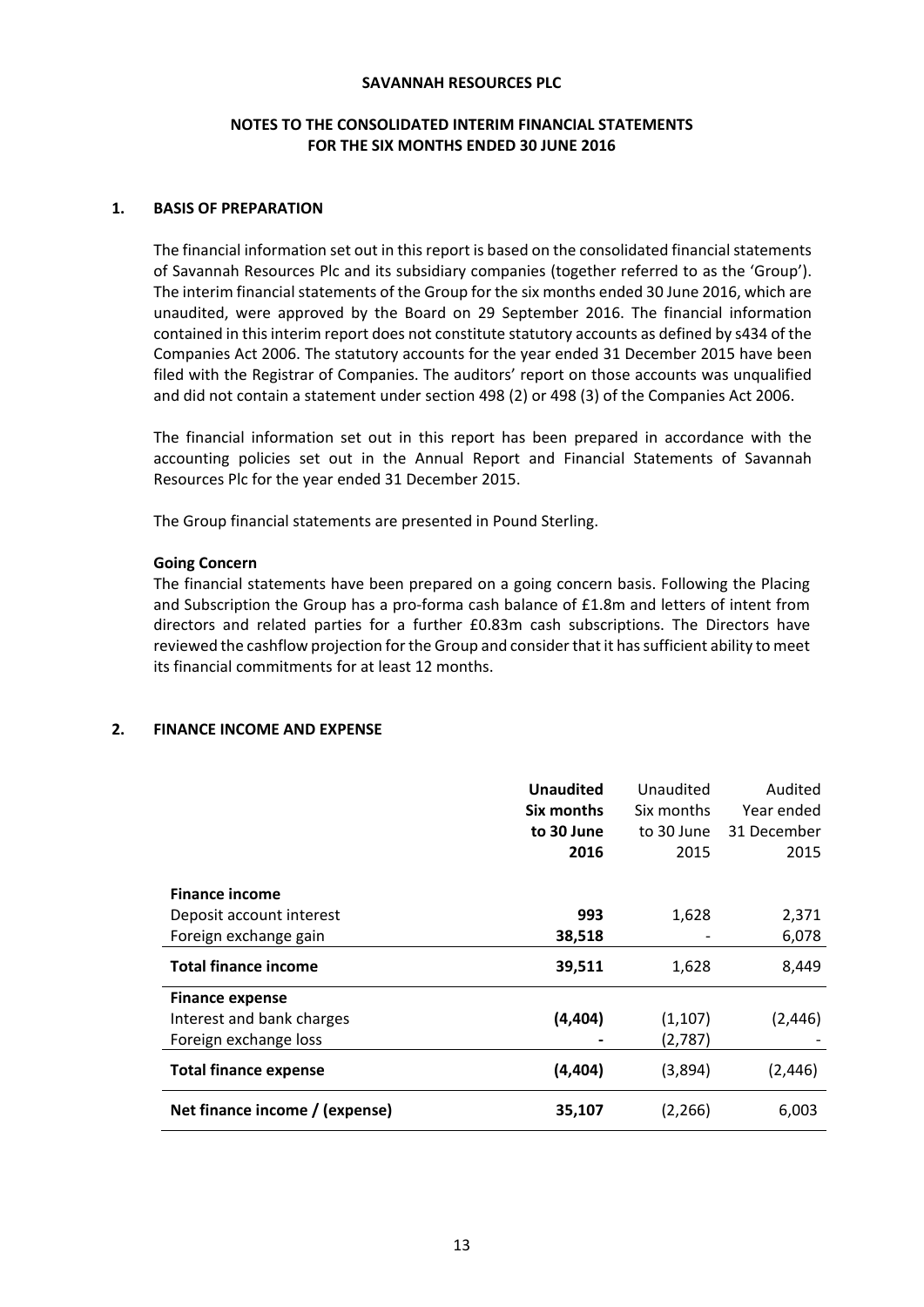# **NOTES TO THE CONSOLIDATED INTERIM FINANCIAL STATEMENTS (continued) FOR THE SIX MONTHS ENDED 30 JUNE 2016**

### **3. EARNINGS PER SHARE**

Basic earnings per share is calculated by dividing the earnings attributable to the ordinary shareholders by the weighted average number of ordinary shares outstanding during the period.

In accordance with IAS 33 as the Group is reporting a loss for both this and the preceding period the share options are not considered dilutive because the exercise of share options and warrants would have the effect of reducing the loss per share.

| <b>Reconciliations are set out below:</b>        | <b>Unaudited</b> | Unaudited   | Audited       |
|--------------------------------------------------|------------------|-------------|---------------|
|                                                  | Six months       | Six months  | Year ended    |
|                                                  | to 30 June       | to 30 June  | 31 December   |
|                                                  | 2016             | 2015        | 2015          |
|                                                  |                  |             |               |
| Loss per share:                                  |                  |             |               |
| Loss from operations attributable to ordinary    |                  |             |               |
| shareholders (£)                                 | (760,541)        | (1,009,013) | (3,110,112)   |
| Loss attributable to ordinary shareholders $(f)$ | (760,541)        | (1,009,013) | (3, 110, 112) |
| Weighted average number of shares                |                  |             |               |
| (number)                                         | 354,026,108      | 225,899,817 | 243,925,351   |
| Loss per share from operations (pence)           | 0.21             | 0.45        | 1.27          |
| Basic and diluted loss per share (pence)         | 0.21             | 0.45        | 1.27          |

#### **4. INTANGIBLE ASSETS**

|                      | <b>Exploration and</b><br>evaluation<br>assets |
|----------------------|------------------------------------------------|
|                      | f                                              |
| At 1 January 2015    | 1,974,128                                      |
| Additions            | 754,039                                        |
| Exchange differences | (102, 718)                                     |
| At 30 June 2015      | 2,625,449                                      |
| Additions            | 510,599                                        |
| Exchange difference  | 19,194                                         |
| At 31 December 2015  | 3,155,242                                      |
| Additions            | 403,690                                        |
| Impairment expense   | (129,059)                                      |
| Exchange differences | 135,813                                        |
| At 30 June 2016      | 3,565,686                                      |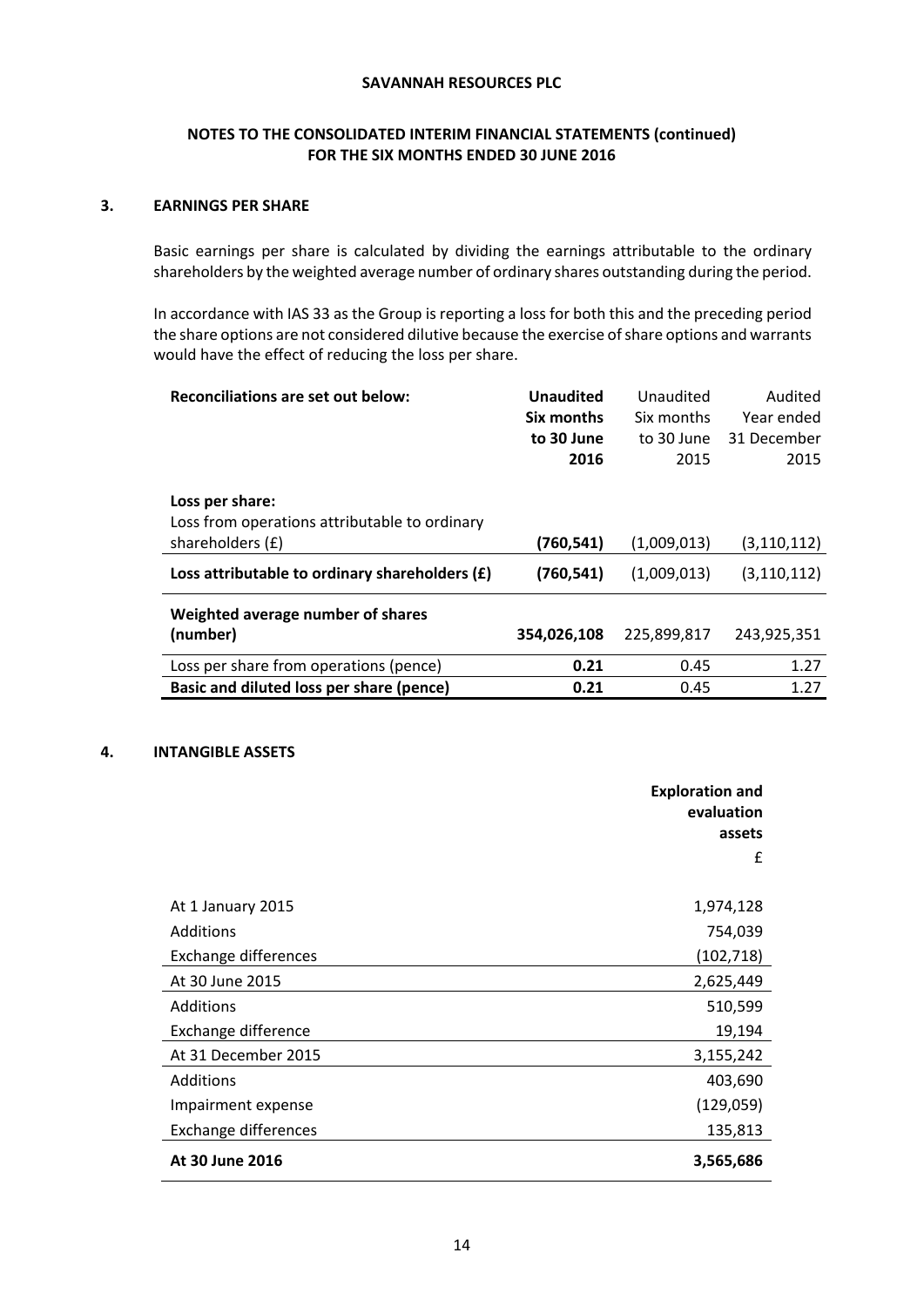# **NOTES TO THE CONSOLIDATED INTERIM FINANCIAL STATEMENTS (continued) FOR THE SIX MONTHS ENDED 30 JUNE 2016**

### **4. INTANGIBLE ASSETS** continued

The additions to cost in 2016 relate to the Company's Copper Projects in Oman of £388,919 (December 2015: £477,679) (June 2015: £719,032), the Mineral Sands Project in Mozambique of £12,161 (December 2015: £32,920) (June 2015: £35,007) and the Company's Lithium Projects in Finland granted in June 2016 £2,610 (December 2015: £Nil) (June 2015: £Nil). The impairment expense of £129,059 relates to the Company's Block 6 Copper Project in Oman.

### **5. INVESTMENTS**

|                                        | <b>Shares in listed</b><br>investments<br>£ |
|----------------------------------------|---------------------------------------------|
| Current                                |                                             |
| At 1 January 2015                      | 1,129,602                                   |
| Additions                              | 63,004                                      |
| <b>Disposals</b>                       | (72, 886)                                   |
| Total change in market value of shares | (766, 208)                                  |
| At 30 June 2015                        | 353,512                                     |
| <b>Disposals</b>                       | (39, 585)                                   |
| Total change in market value of shares | (164,005)                                   |
| At 31 December 2015                    | 149,922                                     |
| Additions                              | 24,991                                      |
| <b>Disposals</b>                       | (36, 266)                                   |
| Total change in market value of shares | 105,065                                     |
| At 30 June 2016                        | 243,712                                     |

All shares held are quoted and traded in an active market. The change in market value represents the fair value of shares held at the reporting date less the cost. When shares are disposed during a period, their change in market value is up to the date of disposal. The fair value of the shares is the quoted value at the reporting date.

For shares disposed of during the period, the realised profit to date of £7,678 (June 2015: loss £285,399) (December 2015: loss £666,154) has been transferred from Other Comprehensive Income. Where the disposal is for shares that were previously impaired, the profit/loss is calculated with reference to the post impairment value.

At 31 December 2015 an impairment was recognised for shares where the market value has been significantly below cost for a sustained period, the impairment expense of £1,071,374 has been transferred from Other Comprehensive Income.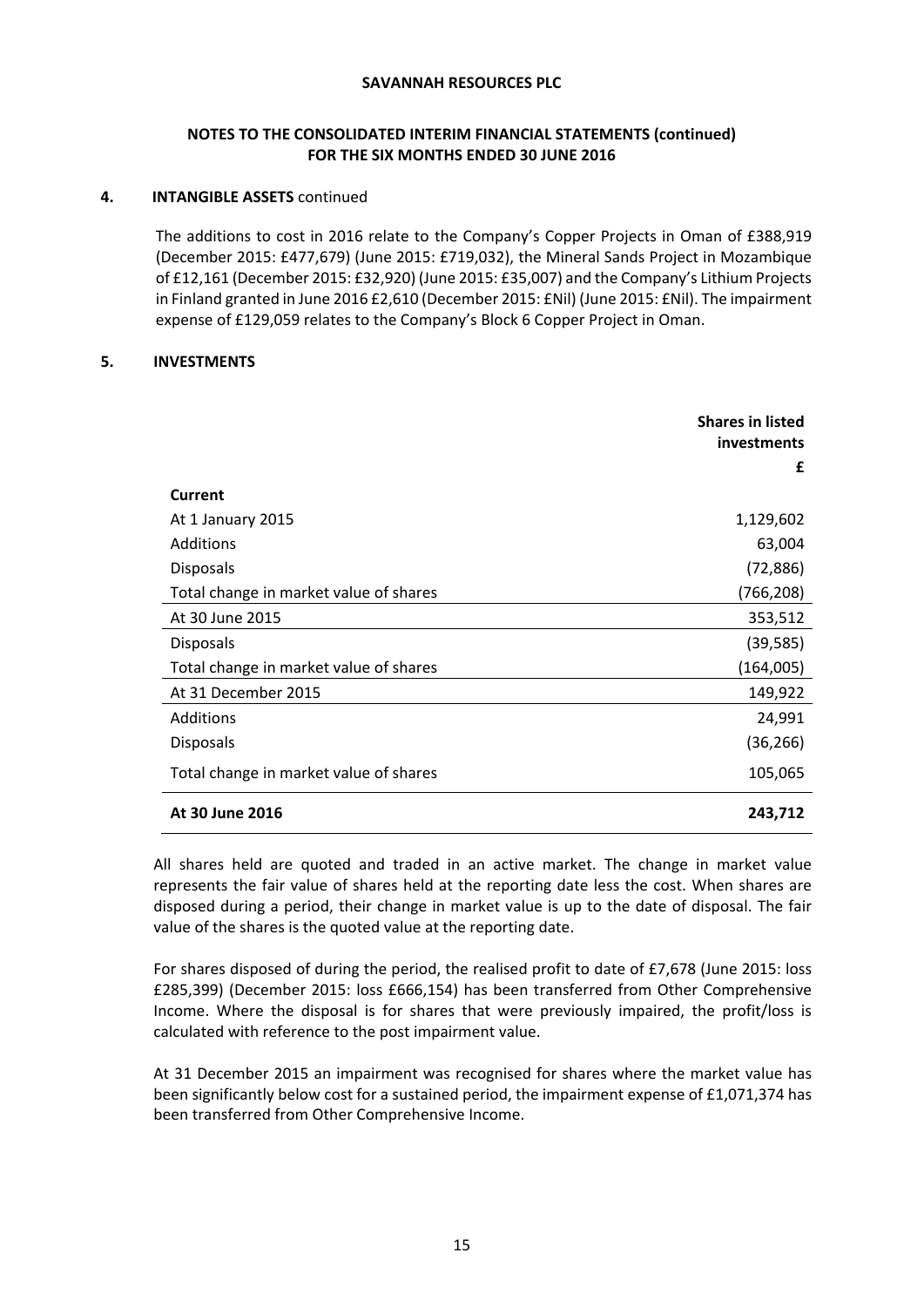# **NOTES TO THE CONSOLIDATED INTERIM FINANCIAL STATEMENTS (continued) FOR THE SIX MONTHS ENDED 30 JUNE 2016**

### **6. TRADE AND OTHER RECEIVABLES**

|                         | <b>Unaudited</b><br>30 June 2016 | Unaudited<br>30 June 2015 | Audited<br>31 December<br>2015 |
|-------------------------|----------------------------------|---------------------------|--------------------------------|
|                         | £                                | £                         | £                              |
| <b>Non-Current</b>      |                                  |                           |                                |
| Other receivables - VAT | 23,274                           | 20,421                    | 23,778                         |
|                         |                                  |                           |                                |
|                         | 23,274                           | 20,421                    | 23,778                         |
| <b>Current</b>          |                                  |                           |                                |
| VAT recoverable         | 18,267                           | 40,501                    | 27,188                         |
| Other receivables       | 89,102                           | 617,853                   | 55,284                         |
|                         |                                  |                           |                                |
|                         | 107,369                          | 658,354                   | 82,472                         |

Included in Current Other receivables at 30 June 2015 are the placement proceeds of £547,500 from the issue of shares to new and existing investors per subscription agreements entered into on 28 June 2015. The shares were allotted on 2 July 2015 and the funds were received by the Group on 3 July 2015.

# **7. OTHER NON‐CURRENT ASSETS**

|                                | <b>Unaudited</b><br>30 June 2016 | Unaudited<br>30 June 2015 | Audited<br>31 December<br>2015 |
|--------------------------------|----------------------------------|---------------------------|--------------------------------|
|                                | £                                | f                         |                                |
| Prepayment - costs incurred on |                                  |                           |                                |
| resource projects              | 238,668                          | 174,552                   | 225,668                        |
|                                |                                  |                           |                                |
|                                | 238,668                          | 174,552                   | 225,668                        |

Other non-current assets represent prepayments with respect to ongoing resource projects.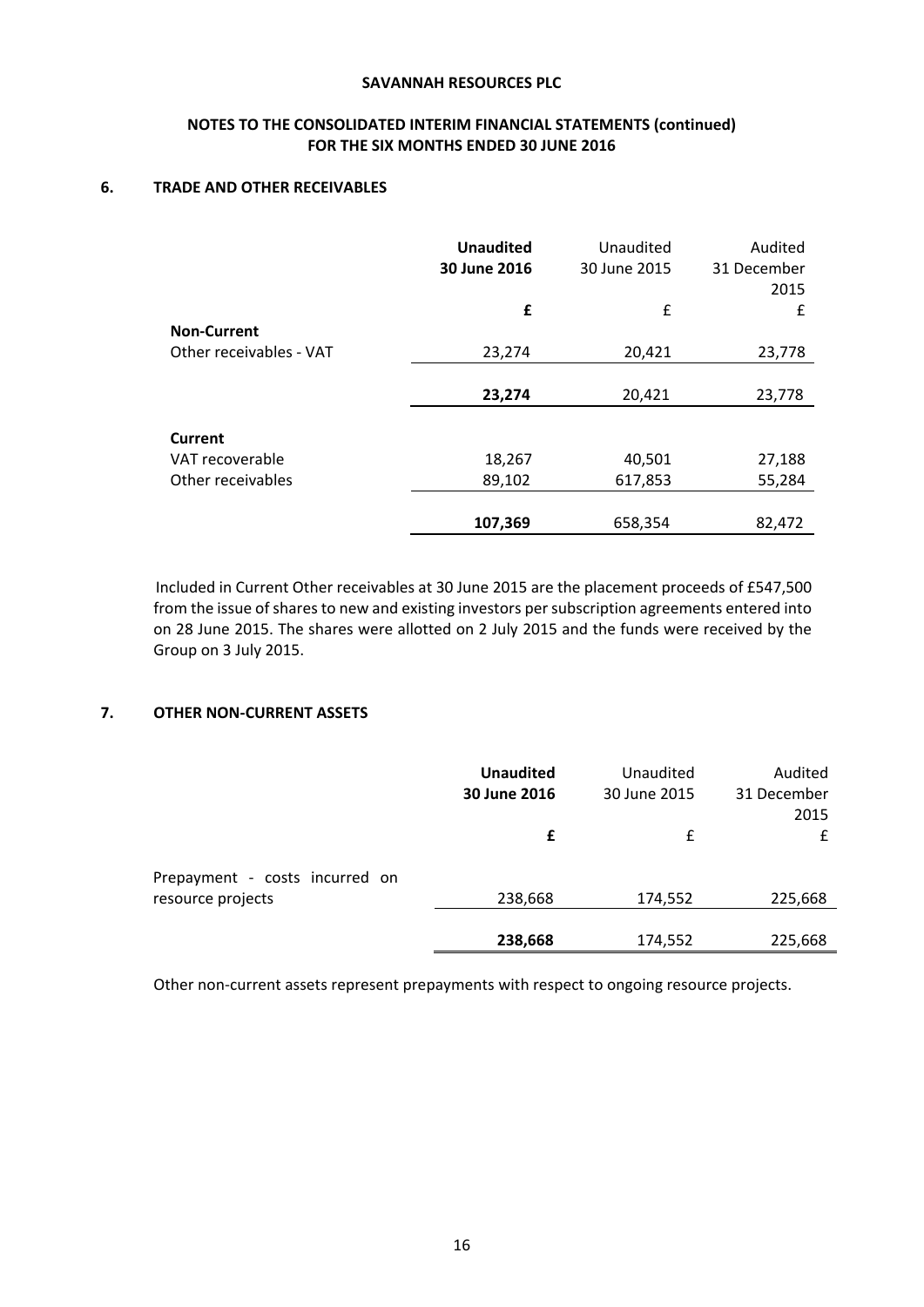# **NOTES TO THE CONSOLIDATED INTERIM FINANCIAL STATEMENTS (continued) FOR THE SIX MONTHS ENDED 30 JUNE 2016**

### **8. SHARE CAPITAL**

### **Allotted, issued and fully paid**

|                                                         | Six months to<br>30 June 2016 |         | Six months to<br>30 June 2015 |           | Year ended<br>31 December 2015 |           |
|---------------------------------------------------------|-------------------------------|---------|-------------------------------|-----------|--------------------------------|-----------|
|                                                         |                               |         |                               |           |                                |           |
|                                                         | £0.01                         | £0.01   |                               | £0.01     |                                |           |
|                                                         | ordinary                      |         | ordinary                      |           | ordinary                       |           |
|                                                         | shares                        |         | shares                        |           | shares                         |           |
|                                                         | number                        | £       | number                        | £         | number                         | £         |
| At beginning of<br>period<br>Issued during the<br>year: | 285.865.770                   |         | 2,858,658 223,169,714         | 2,231,697 | 223,169,714 2,231,697          |           |
| Share placement<br>In lieu of cash for                  | 98,295,329                    | 982,954 |                               |           | 52,117,706                     | 521,177   |
| professional services                                   | 999,642                       | 9,996   | 4,331,859                     | 43,319    | 10,578,350                     | 105,784   |
| At end of period                                        | 385.160.741                   |         | 3,851,608 227,501,573         | 2,275,016 | 285,865,770                    | 2,858,658 |

#### **9. CONTINGENT LIABILITIES**

Details of contingent liabilities where the probability of future payments is not considered remote are set out below, as well as details of contingent liabilities, which although considered remote, the Directors consider should be disclosed. The Directors are of the opinion that provisions are not required in respect of these matters, as the trigger event has not yet occurred.

# **Deferred consideration payable in relation to the acquisition of 80% shareholding in Matilda Minerals Lda (Mozambique mineral sands project)**

In consideration for acquiring 80% shareholding in Matilda Minerals Lda, the Company paid initial consideration of AUD\$400,000 (~GBP £222,000) in ordinary shares and a cash payment for cost reimbursements of AUD\$125,000 (~GBP £69,500). Additionally milestone payments, to be satisfied by the issue of ordinary shares in the Company are payable as follows: (a) AUD\$500,000 (~GBP £278,000) upon the establishment of a JORC Inferred Resource of 150Mt @ 3% THM; (b) AUD\$500,000 (~GBP £278,000) upon the establishment of a JORC Indicated Resource of 350Mt @ 3% THM; (c) AUD\$500,000 (~GBP £278,000) upon the establishment of a JORC Indicated Resource of 500Mt @ 3% THM.